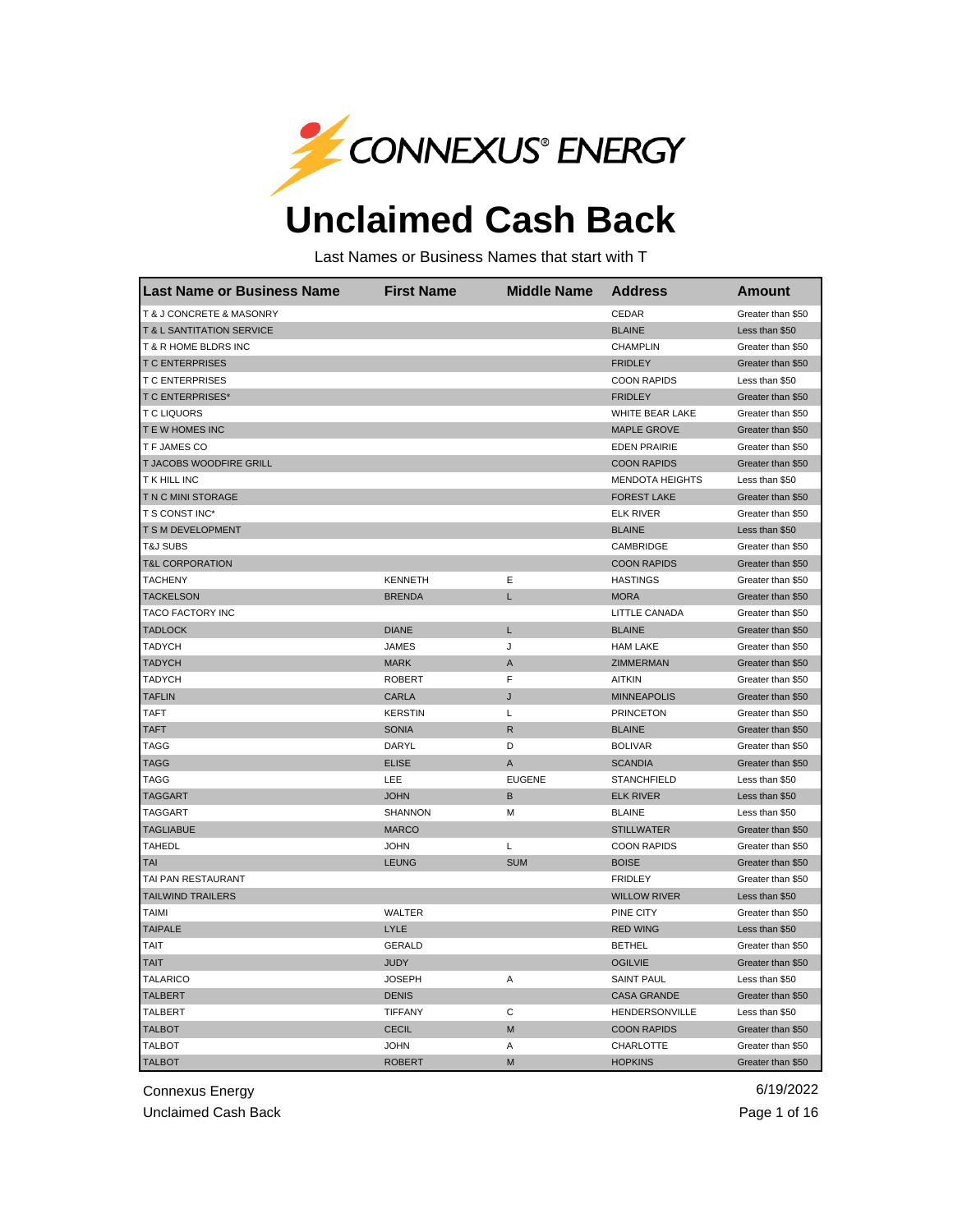| <b>Last Name or Business Name</b> | <b>First Name</b> | <b>Middle Name</b> | <b>Address</b>        | <b>Amount</b>     |
|-----------------------------------|-------------------|--------------------|-----------------------|-------------------|
| <b>TALBOT</b>                     | WARREN            | J                  | <b>BAXTER</b>         | Less than \$50    |
| <b>TALLE</b>                      | <b>HERMAN</b>     | Г                  | <b>ANOKA</b>          | Greater than \$50 |
| <b>TALLEY</b>                     | <b>MICHELLE</b>   | L                  | <b>MINNEAPOLIS</b>    | Less than \$50    |
| <b>TALMAGE</b>                    | <b>LESLIE</b>     | Α                  | <b>CEDAR</b>          | Greater than \$50 |
| TAM                               | DON               | Υ                  | <b>COON RAPIDS</b>    | Less than \$50    |
| <b>TAMBLYN</b>                    | <b>NANCY</b>      | J                  | <b>BLAINE</b>         | Greater than \$50 |
| TAMMI                             | <b>JEREMY</b>     | R                  | <b>BIGFORK</b>        | Less than \$50    |
| <b>TAMMINEN</b>                   | <b>COLLEEN</b>    | M                  | ZIMMERMAN             | Greater than \$50 |
| TAMTE                             | <b>THOMAS</b>     | В                  | PLYMOUTH              | Greater than \$50 |
| <b>TANDBERG</b>                   | <b>HOWARD</b>     | С                  | <b>DRESSER</b>        | Less than \$50    |
| TANIS                             | <b>RAYMOND</b>    |                    | <b>BLAINE</b>         | Greater than \$50 |
| <b>TANNER</b>                     | <b>NONIE</b>      | Г                  | <b>MINNEAPOLIS</b>    | Greater than \$50 |
| TANNER                            | SONJA             |                    | <b>BLAINE</b>         | Greater than \$50 |
| <b>TANNERS STEAK HOUSE</b>        |                   |                    | <b>ANDOVER</b>        | Greater than \$50 |
| <b>TAPANI</b>                     | GREG              |                    | <b>COON RAPIDS</b>    | Greater than \$50 |
| <b>TAPIO</b>                      | <b>JOHN</b>       | $\circ$            | <b>ISANTI</b>         | Greater than \$50 |
| TAPP                              | <b>ROBERT</b>     | R                  | <b>ROSEVILLE</b>      | Less than \$50    |
| <b>TARASEWICZ</b>                 | <b>JOSEPH</b>     |                    | <b>PLYMOUTH</b>       | Greater than \$50 |
| <b>TARBELL</b>                    | <b>DONALD</b>     | М                  | CAMBRIDGE             | Less than \$50    |
| <b>TARMAN</b>                     | <b>CHRIS</b>      | A                  | <b>MOUNDSVIEW</b>     | Greater than \$50 |
| <b>TARNOWSKI</b>                  | <b>HELEN</b>      | Г                  | <b>BLAINE</b>         | Greater than \$50 |
| <b>TARR</b>                       | <b>JILL</b>       | S                  | <b>ANOKA</b>          | Greater than \$50 |
| TARVESTAD                         | <b>PAXTON</b>     | S                  | <b>COON RAPIDS</b>    | Less than \$50    |
| TARZWELL                          | <b>WILLIAM</b>    | B                  | <b>BROOKLYN PARK</b>  | Greater than \$50 |
| <b>TASCHUK</b>                    | LINDA             | Г                  | <b>COON RAPIDS</b>    | Greater than \$50 |
| <b>TASTY PIZZA</b>                |                   |                    | <b>BLAINE</b>         | Greater than \$50 |
| TASTY PIZZA                       |                   |                    | ANDOVER               | Less than \$50    |
| TASTY PIZZA OF ANDOVER            |                   |                    | <b>SAINT FRANCIS</b>  | Greater than \$50 |
| TASTY PIZZA VII                   |                   |                    | ANDOVER               | Greater than \$50 |
| <b>TATE</b>                       | D                 | <b>ARTHUR</b>      | <b>BOWLING GREEN</b>  | Greater than \$50 |
| TATE                              | <b>JAMES</b>      | Ε                  | <b>LINO LAKES</b>     | Less than \$50    |
| <b>TATE</b>                       | <b>LINDA</b>      | <b>FAYE</b>        | <b>COON RAPIDS</b>    | Greater than \$50 |
| TATE                              | <b>TIMOTHY</b>    | В                  | ANOKA                 | Greater than \$50 |
| TATE                              | <b>TOM</b>        |                    | <b>EAST BETHEL</b>    | Greater than \$50 |
| <b>TATGE</b>                      | <b>DAVID</b>      | Α                  | WHITE BEAR LAKE       | Less than \$50    |
| <b>TATRO</b>                      | <b>ANTHONY</b>    | J                  | <b>COON RAPIDS</b>    | Greater than \$50 |
| TATRO                             | JAMI              | L                  | RAMSEY                | Greater than \$50 |
| <b>TATRO</b>                      | <b>JUSTIN</b>     | S                  | <b>MINNEAPOLIS</b>    | Less than \$50    |
| TATRO                             | <b>STEVE</b>      | С                  | <b>MINNEAPOLIS</b>    | Greater than \$50 |
| <b>TAUBMAN</b>                    | GARY              |                    | <b>SAINT FRANCIS</b>  | Less than \$50    |
| TAUER                             | LAURA             |                    | WHITE BEAR LAKE       | Less than \$50    |
| <b>TAUER</b>                      | LEROY             |                    | <b>MINNEAPOLIS</b>    | Greater than \$50 |
| <b>TAUFERNER</b>                  | <b>BARBARA</b>    | S                  | <b>MINNEAPOLIS</b>    | Greater than \$50 |
| <b>TAUFLER</b>                    | <b>DONALD</b>     | P                  | <b>HAM LAKE</b>       | Greater than \$50 |
| TAUSCH                            | JAMES             | Ε                  | <b>COON RAPIDS</b>    | Greater than \$50 |
| <b>TAUTE</b>                      | CARL              | J                  | <b>MERRIFIELD</b>     | Greater than \$50 |
| TAUTE                             | REBECCA           | S                  | <b>LESTER PRAIRIE</b> | Greater than \$50 |
| <b>TAUTE</b>                      | <b>REBECCA</b>    | S                  | <b>BLOOMINGTON</b>    | Less than \$50    |
| TAVERNIER                         | DARRELL           | P                  | WHITE BEAR LAKE       | Greater than \$50 |
| <b>TAYLOR</b>                     | <b>BRAD</b>       | R                  | <b>ISLE</b>           | Less than \$50    |
| TAYLOR                            | CONNIE            |                    | <b>MINNEAPOLIS</b>    | Less than \$50    |
| <b>TAYLOR</b>                     | DANIEL            |                    | <b>FOREST LAKE</b>    | Less than \$50    |
| TAYLOR                            | DAVE              | J                  | STILLWATER            | Less than \$50    |
| TAYLOR                            | DAVID             | F                  | <b>SAINT PAUL</b>     | Greater than \$50 |
| TAYLOR                            | <b>DONALD</b>     | W                  | LINDSTROM             | Less than \$50    |
| <b>TAYLOR</b>                     | <b>DONNA</b>      | J                  | <b>CHAMPLIN</b>       | Less than \$50    |

Unclaimed Cash Back **Page 2 of 16**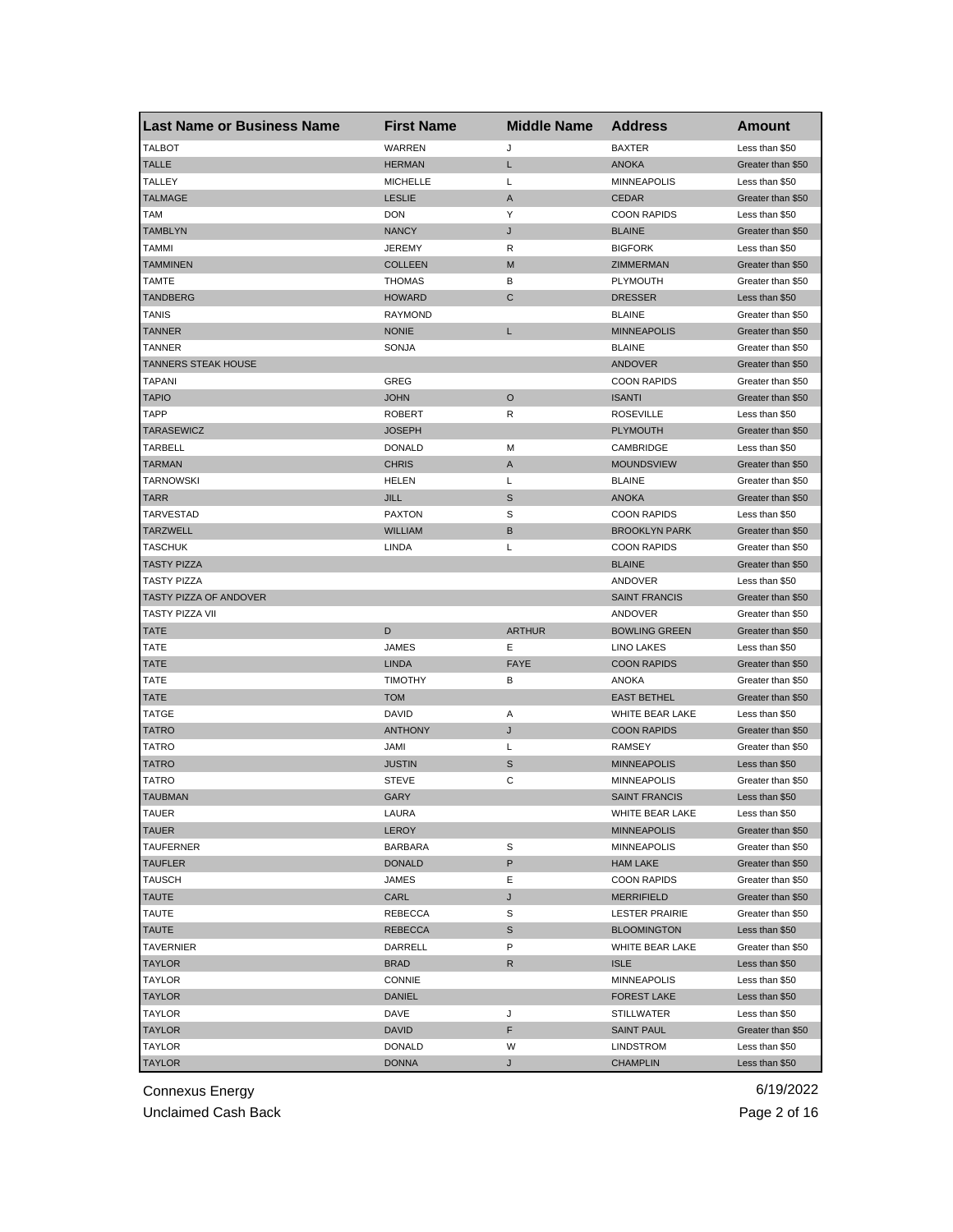| <b>Last Name or Business Name</b>  | <b>First Name</b> | <b>Middle Name</b> | <b>Address</b>          | Amount            |
|------------------------------------|-------------------|--------------------|-------------------------|-------------------|
| <b>TAYLOR</b>                      | <b>GERALD</b>     | Т                  | ANDOVER                 | Less than \$50    |
| <b>TAYLOR</b>                      | <b>ISAAC</b>      | J                  | <b>RAMSEY</b>           | Less than \$50    |
| <b>TAYLOR</b>                      | JAMES             |                    | <b>BURNSVILLE</b>       | Greater than \$50 |
| <b>TAYLOR</b>                      | <b>JAMES</b>      | т                  | <b>MAPLE GROVE</b>      | Greater than \$50 |
| <b>TAYLOR</b>                      | <b>JEFFREY</b>    | Α                  | <b>BARNUM</b>           | Greater than \$50 |
| <b>TAYLOR</b>                      | <b>JOHN</b>       |                    | <b>FIFIELD</b>          | Less than \$50    |
| TAYLOR                             | <b>JOHN</b>       | D                  | PRIOR LAKE              | Greater than \$50 |
| <b>TAYLOR</b>                      | <b>JUDY</b>       |                    | <b>MINNEAPOLIS</b>      | Less than \$50    |
| TAYLOR                             | KAREN             | Υ                  | <b>ANOKA</b>            | Greater than \$50 |
| <b>TAYLOR</b>                      | <b>KATHLEEN</b>   | M                  | <b>MINNEAPOLIS</b>      | Less than \$50    |
| TAYLOR                             | <b>KENNETH</b>    |                    | <b>MENDOTA HEIGHTS</b>  | Greater than \$50 |
| <b>TAYLOR</b>                      | LANNY             | R                  | <b>HENNING</b>          | Greater than \$50 |
| <b>TAYLOR</b>                      | <b>MICHAEL</b>    |                    | MAPLEWOOD               | Less than \$50    |
| <b>TAYLOR</b>                      | <b>PATRICK</b>    | Г                  | <b>COON RAPIDS</b>      | Greater than \$50 |
| <b>TAYLOR</b>                      | <b>PAULE</b>      | Ε                  | <b>COLUMBIA HEIGHTS</b> | Greater than \$50 |
| <b>TAYLOR</b>                      | <b>RICHARD</b>    | L                  | <b>COON RAPIDS</b>      | Greater than \$50 |
| <b>TAYLOR</b>                      | <b>SCOT</b>       |                    | <b>HUGO</b>             | Greater than \$50 |
| TAYLOR                             | <b>TIMOTHY</b>    | S                  | <b>COON RAPIDS</b>      | Less than \$50    |
| <b>TAYLOR</b>                      | WALTER            | S                  | <b>BIG LAKE</b>         | Greater than \$50 |
| <b>TAYLOR</b>                      | <b>WIEHLE</b>     | <b>DENISE</b>      | <b>ISANTI</b>           | Greater than \$50 |
| <b>TAYLOR</b>                      | <b>WILLIAM</b>    |                    | <b>WILMINGTON</b>       | Greater than \$50 |
| <b>TBLLC</b>                       |                   |                    | <b>NOWTHEN</b>          | Greater than \$50 |
| TC BAJA FRESH                      |                   |                    | OAKDALE                 | Greater than \$50 |
| TC PROPERTIES LLC                  |                   |                    | <b>RUSH CITY</b>        | Less than \$50    |
| TC WHOLESALERS LLC                 |                   |                    | RAMSEY                  | Greater than \$50 |
| <b>TCHIDA</b>                      | <b>KRISTINE</b>   | Г                  | <b>FOREST LAKE</b>      | Less than \$50    |
| TCHIDA                             | <b>ROGER</b>      | Т                  | MIDDLEBURY              | Greater than \$50 |
| TEACHERS FEDERAL CREDIT UNION      |                   |                    | <b>GOLDEN VALLEY</b>    | Less than \$50    |
| <b>TEACHMAN</b>                    | <b>ROBERT</b>     | L                  | MINNEAPOLIS             | Greater than \$50 |
| TEADT                              | <b>MIKE</b>       |                    | <b>STACY</b>            | Greater than \$50 |
| TEAL                               | MALLARD           | M                  | WHITE BEAR LAKE         | Greater than \$50 |
| <b>TEAMAH</b>                      | <b>HARRIET</b>    |                    | <b>BROOKLYN PARK</b>    | Less than \$50    |
| <b>TEBRAKE</b>                     | DAVID             | J                  | WILLMAR                 | Less than \$50    |
| <b>TECHAU</b>                      | <b>DONALD</b>     |                    | <b>SAINT ANTHONY</b>    | Greater than \$50 |
| TECHNICAL GRINDING & MACHINING INC |                   |                    | <b>ISANTI</b>           | Greater than \$50 |
| <b>TEESELINK</b>                   | <b>DONALD</b>     |                    | <b>LINDSTROM</b>        | Greater than \$50 |
| TEETER                             | LARRY             | W                  | <b>MINNEAPOLIS</b>      | Less than \$50    |
| <b>TEFER</b>                       | <b>JOHN</b>       | J                  | <b>ANDOVER</b>          | Less than \$50    |
| <b>TEICH</b>                       | <b>JOSEPH</b>     |                    | PINE CITY               | Less than \$50    |
| <b>TEICH</b>                       | <b>TIMOTHY</b>    | A                  | <b>CAMBRIDGE</b>        | Greater than \$50 |
| TEICHROEW                          | DANIEL            | в                  | ELK RIVER               | Greater than \$50 |
| <b>TEIGEN</b>                      | <b>ERLING</b>     |                    | <b>SAINT CLOUD</b>      | Greater than \$50 |
| TEIGLAND                           | <b>DIANA</b>      | L                  | <b>GLENPOOL</b>         | Less than \$50    |
| TELETEK                            |                   |                    | <b>MINNEAPOLIS</b>      | Less than \$50    |
| <b>TELLEFSON</b>                   | <b>KENNETH</b>    | М                  | <b>COON RAPIDS</b>      | Greater than \$50 |
| <b>TELLGREN</b>                    | <b>MICHAEL</b>    |                    | ANOKA                   | Greater than \$50 |
| TEMAN                              | <b>JOHN</b>       |                    | <b>BLOOMINGTON</b>      | Greater than \$50 |
| <b>TEMBREULL</b>                   | <b>DANIEL</b>     |                    | <b>COON RAPIDS</b>      | Greater than \$50 |
| <b>TEMPLIN</b>                     | ALBERT            | в                  | <b>EAU CLAIRE</b>       | Greater than \$50 |
| TEN WEST BUILDING INC              |                   |                    | <b>ANOKA</b>            | Greater than \$50 |
| TENDER LOVING CARE METRO LLC       |                   |                    | <b>DULUTH</b>           | Less than \$50    |
| TENNANT                            | <b>DAVID</b>      | С                  | GREER                   | Greater than \$50 |
| <b>TENNISON</b>                    | ANGELA            |                    | <b>COON RAPIDS</b>      | Greater than \$50 |
| <b>TENNISON</b>                    | <b>JAMES</b>      | M                  | <b>BLAINE</b>           | Greater than \$50 |
| <b>TENNISON</b>                    | THOMAS            | R                  | CHANDLER                | Greater than \$50 |
| <b>TENNYSEN</b>                    | <b>GERALD</b>     | G                  | <b>RAMSEY</b>           | Greater than \$50 |

Unclaimed Cash Back **Page 3 of 16**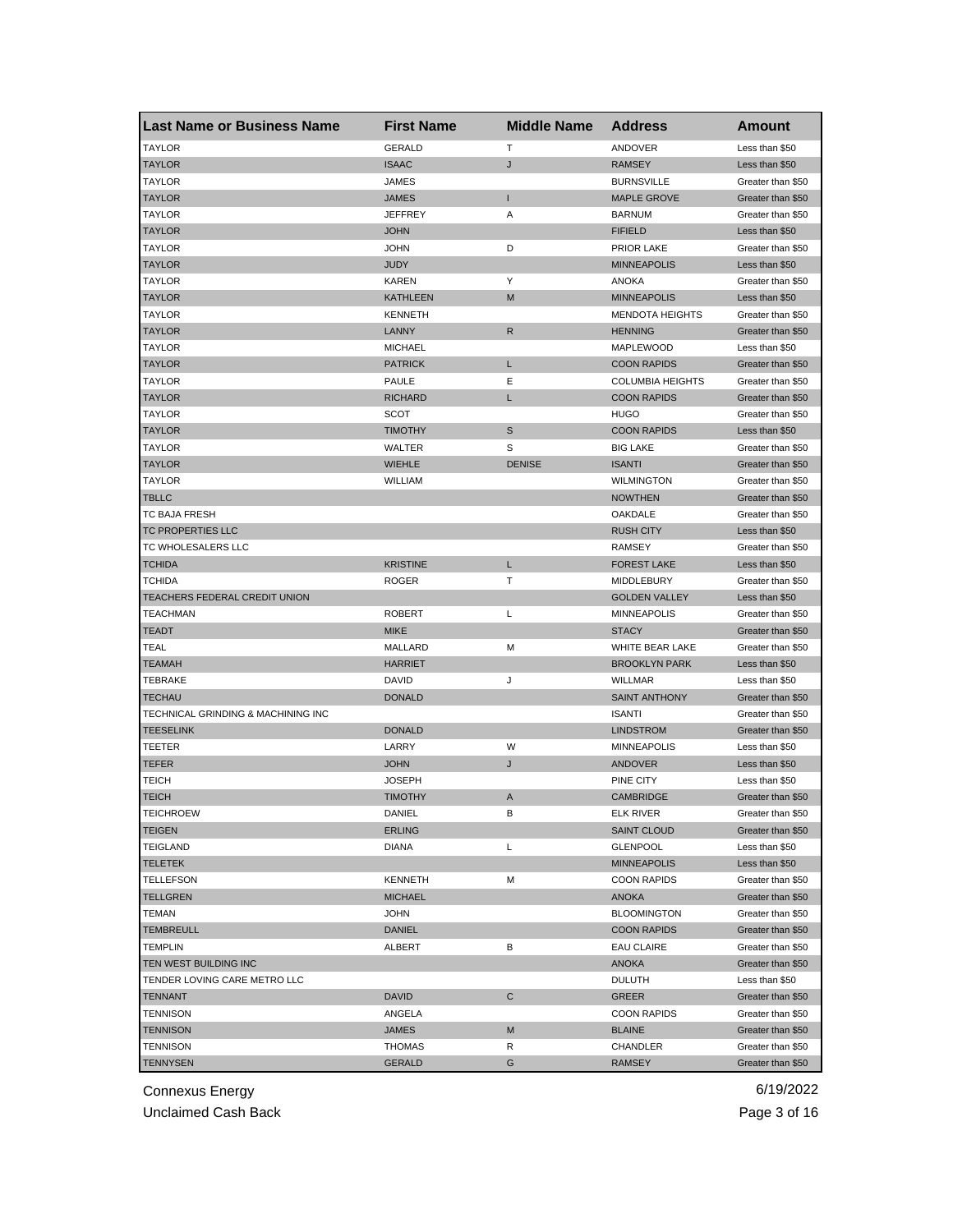| <b>Last Name or Business Name</b> | <b>First Name</b> | <b>Middle Name</b> | <b>Address</b>              | <b>Amount</b>     |
|-----------------------------------|-------------------|--------------------|-----------------------------|-------------------|
| <b>TENOLD</b>                     | LYNDE             | Ε                  | <b>COON RAPIDS</b>          | Greater than \$50 |
| TENTIS                            | <b>PAMELA</b>     | J                  | <b>CIRCLE PINES</b>         | Greater than \$50 |
| TEPEL                             | <b>DONALD</b>     | н                  | <b>COTTAGE GROVE</b>        | Less than \$50    |
| TERCH                             | PETE              |                    | <b>BLAINE</b>               | Greater than \$50 |
| <b>TEREAU</b>                     | <b>BRENT</b>      | W                  | <b>BLAINE</b>               | Greater than \$50 |
| TEREAU                            | GARY              | Α                  | <b>WYOMING</b>              | Greater than \$50 |
| TEREBAYZA                         | <b>EDWARD</b>     | J                  | <b>COON RAPIDS</b>          | Greater than \$50 |
| TEREBAYZA                         | <b>JANET</b>      |                    | <b>GRAND RAPIDS</b>         | Less than \$50    |
| TERHAAR                           | <b>MEGAN</b>      |                    | <b>MONTICELLO</b>           | Less than \$50    |
| <b>TERHELL</b>                    | <b>JAYD</b>       | B                  | <b>CAMBRIDGE</b>            | Less than \$50    |
| TERJESEN                          | <b>HOWARD</b>     | R                  | <b>BLAINE</b>               | Greater than \$50 |
| <b>TERNUS</b>                     | <b>JUSTIN</b>     | J                  | <b>RAMSEY</b>               | Less than \$50    |
| TERNUS                            | LEROY             |                    | <b>DULUTH</b>               | Greater than \$50 |
| <b>TERPSTRA</b>                   | <b>WALTER</b>     | R                  | <b>HAM LAKE</b>             | Less than \$50    |
| TERRENCE                          | М                 | <b>GOLDEN</b>      | <b>BLAINE</b>               | Greater than \$50 |
| TERRY                             | <b>BARBARA</b>    | S                  | <b>HAM LAKE</b>             | Greater than \$50 |
| TERRY                             | <b>JOHNNY</b>     | J                  | LANCASTER                   | Greater than \$50 |
| TERRY                             | PAUL              | E                  | <b>CHANHASSEN</b>           | Greater than \$50 |
| TERVEEN                           | ROGER             | L                  | <b>COON RAPIDS</b>          | Greater than \$50 |
| TERVO                             | <b>ALLAN</b>      | Ε                  | <b>OWENSVILLE</b>           | Less than \$50    |
| <b>TERWEY</b>                     | <b>CLYDE</b>      | S                  | <b>MINNEAPOLIS</b>          | Greater than \$50 |
| <b>TERWISSCHA</b>                 | <b>GINA</b>       |                    | <b>ELK RIVER</b>            | Greater than \$50 |
| <b>TERZICH</b>                    | <b>THOMAS</b>     |                    | <b>MINNEAPOLIS</b>          | Less than \$50    |
| <b>TESCH</b>                      | <b>ARMAND</b>     | н                  | <b>MINNEAPOLIS</b>          | Less than \$50    |
| TESCH                             | PAUL              | D                  | <b>CIRCLE PINES</b>         | Greater than \$50 |
| <b>TESLOW</b>                     | <b>HOLLY</b>      | J                  | <b>COON RAPIDS</b>          | Greater than \$50 |
| TESLOW                            | <b>MARJORIE</b>   |                    | <b>MINNEAPOLIS</b>          | Greater than \$50 |
| <b>TESLOW</b>                     | <b>SHERRI</b>     |                    | <b>CHANDLER</b>             | Less than \$50    |
| TESSIER                           | RICHARD           | P                  | <b>JACOBSON</b>             | Less than \$50    |
| TESSIER                           | <b>TIM</b>        | M                  | <b>ANOKA</b>                | Greater than \$50 |
| <b>TESSLING</b>                   | <b>JOSEPH</b>     | P                  | NO MANKATO                  | Greater than \$50 |
| <b>TESSMER</b>                    | <b>CLARENCE</b>   |                    | <b>ELK RIVER</b>            | Greater than \$50 |
| <b>TESSMER</b>                    | <b>LYNN</b>       |                    | <b>BLAINE</b>               | Greater than \$50 |
| <b>TESSMER</b>                    | <b>SUSAN</b>      | M                  | ZIMMERMAN                   | Less than \$50    |
| TETEAK                            | <b>CYNTHIA</b>    | J                  | <b>CHAMPLIN</b>             | Greater than \$50 |
| TETENS                            | <b>DAVID</b>      | C                  | <b>ELK RIVER</b>            | Less than \$50    |
| <b>TETENS</b>                     | <b>MARJORIE</b>   | J                  | <b>BLAINE</b>               | Less than \$50    |
| <b>TETER</b>                      | <b>TEX</b>        |                    | <b>BLAINE</b>               | Greater than \$50 |
| TETRAULT                          | LEO               |                    | SEATTLE                     | Greater than \$50 |
| TETRAULT                          | PHILLIP           | н                  | <b>FOREST LAKE</b>          | Greater than \$50 |
| TETRAULT                          | RAYMOND           | м                  | <b>IAYLORS FALLS</b>        | Greater than \$50 |
| <b>TETRAULT</b>                   | <b>SUSAN</b>      | R                  | <b>WYOMING</b>              | Greater than \$50 |
| TEUBERT                           | JEFFREY           | С                  | ANOKA                       | Greater than \$50 |
| <b>TEUBERT</b>                    | <b>SHAREE</b>     | L                  | <b>SAINT PAUL</b>           | Greater than \$50 |
| TEWS                              | <b>BRADLEY</b>    | Α                  | CAMBRIDGE                   | Greater than \$50 |
| <b>TEXGAS CORP</b>                |                   |                    | <b>CEDAR</b>                | Greater than \$50 |
| <b>THADYS</b>                     | <b>CLAUDE</b>     |                    | <b>SAINT FRANCIS</b>        | Greater than \$50 |
| THAEMERT                          | <b>KEVIN</b>      | <b>PAUL</b>        | <b>ANOKA</b>                | Greater than \$50 |
| THAEMERT                          | <b>STEVEN</b>     | Α                  | MILACA                      | Greater than \$50 |
| <b>THAISEN</b>                    | <b>RICHARD</b>    | M                  | <b>COON RAPIDS</b>          | Greater than \$50 |
| THAO                              | BEE               |                    | <b>SAINT PAUL</b>           | Greater than \$50 |
|                                   |                   |                    |                             | Less than \$50    |
| <b>THAO</b>                       | <b>CHONG</b>      | Υ                  | <b>MINNEAPOLIS</b>          |                   |
| THAO                              | MAI               |                    | SAINT PETERS                | Less than \$50    |
| <b>THAO</b><br>THAO               | VANG              |                    | <b>MINNEAPOLIS</b><br>YREKA | Less than \$50    |
|                                   | WANGGER           |                    |                             | Less than \$50    |
| <b>THARP</b>                      | <b>DEAN</b>       |                    | MARINE ON ST CROIX          | Greater than \$50 |

Unclaimed Cash Back **Page 4 of 16**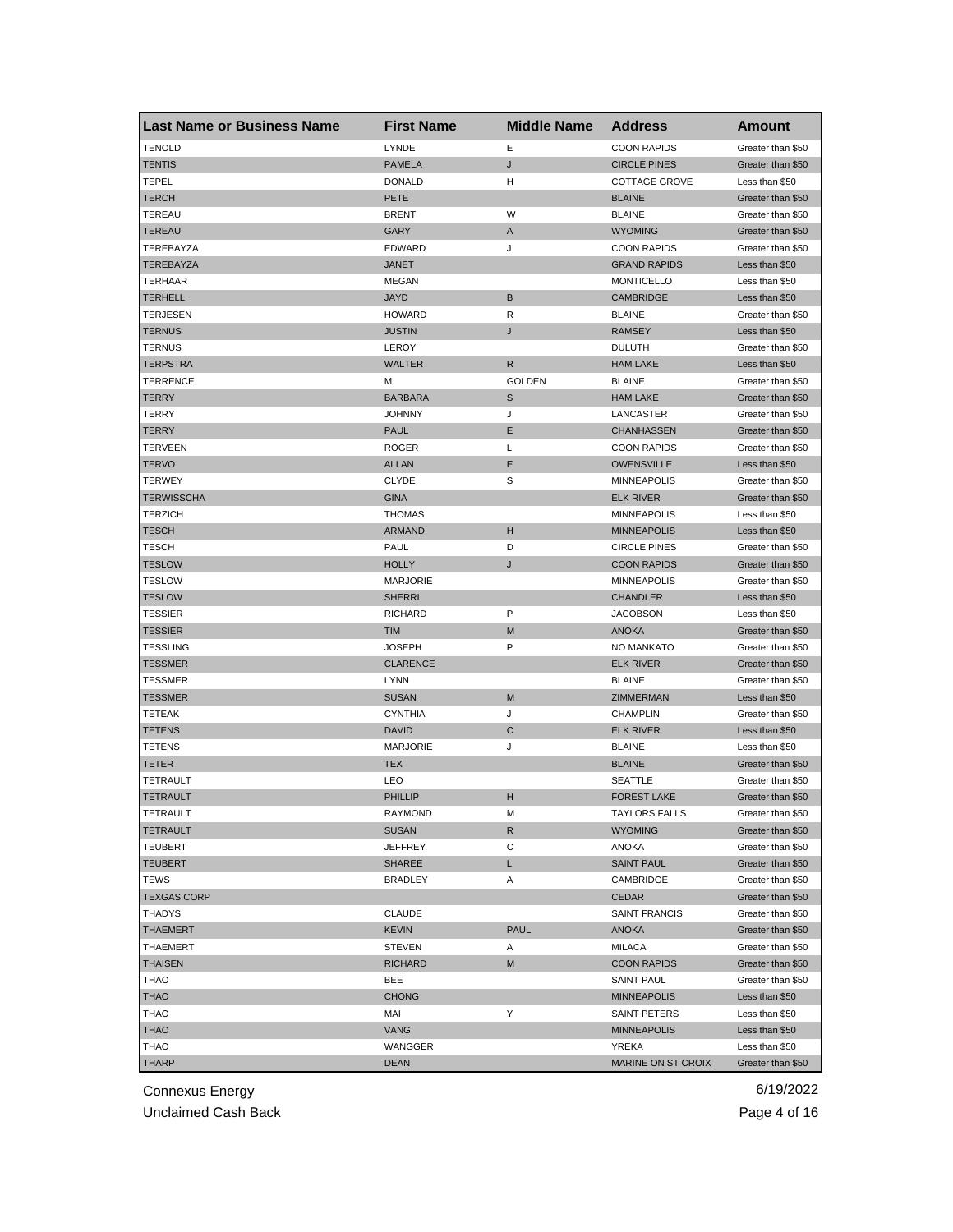| <b>Last Name or Business Name</b> | <b>First Name</b> | <b>Middle Name</b> | <b>Address</b>         | <b>Amount</b>     |
|-----------------------------------|-------------------|--------------------|------------------------|-------------------|
| <b>THATCHER</b>                   | <b>TERESA</b>     |                    | <b>PRINCETON</b>       | Less than \$50    |
| THAYER                            | <b>MICHAEL</b>    |                    | <b>FRIDLEY</b>         | Greater than \$50 |
| THAYER                            | <b>ROBERT</b>     | J                  | <b>COON RAPIDS</b>     | Greater than \$50 |
| THAYER                            | <b>ROGER</b>      | D                  | <b>CIRCLE PINES</b>    | Greater than \$50 |
| THAYER                            | <b>TYRONE</b>     | N                  | RAMSEY                 | Greater than \$50 |
| THE BUILDERS INC                  |                   |                    | ANDOVER                | Greater than \$50 |
| THE COUNTRY SCHOOL RESTAURANT     |                   |                    | <b>WYOMING</b>         | Greater than \$50 |
| THE DUGOUT BAR & GRILL            |                   |                    | <b>STANCHFIELD</b>     | Greater than \$50 |
| THE EDGE CHRISTIAN FELLOWSHIP     |                   |                    | <b>COON RAPIDS</b>     | Less than \$50    |
| THE ESTATE OF VIRGINIA C MILLER   |                   |                    | <b>RAMSEY</b>          | Less than \$50    |
| THE FITNESS LOUNGE LLC            |                   |                    | <b>COON RAPIDS</b>     | Less than \$50    |
| THE GYMBOREE CORPORATION          |                   |                    | <b>COLLEGE STATION</b> | Less than \$50    |
| THE HAIR GROUP INC                |                   |                    | ZIMMERMAN              | Less than \$50    |
| THE HAIR STYLIST                  |                   |                    | <b>EDINA</b>           | Greater than \$50 |
| THE HOOPER GROUP/REMAX            |                   |                    | MAPLE GROVE            | Greater than \$50 |
| THE LEGACY FIRM                   |                   |                    | <b>BLOOMINGTON</b>     | Greater than \$50 |
| THE REDPEAR SALON                 |                   |                    | <b>COON RAPIDS</b>     | Less than \$50    |
| THE ROUND BARN                    |                   |                    | <b>ANDOVER</b>         | Less than \$50    |
| THE SHORT STOP                    |                   |                    | CAMBRIDGE              | Greater than \$50 |
| THE STONE COMPANY                 |                   |                    | ANNANDALE              | Greater than \$50 |
| THE WINGOUT, LLC                  |                   |                    | <b>ROSEVILLE</b>       | Less than \$50    |
| <b>THEDENS</b>                    | <b>PAUL</b>       |                    | <b>OSSEO</b>           | Greater than \$50 |
| <b>THEDENS</b>                    | <b>THOMAS</b>     | J                  | <b>RAMSEY</b>          | Greater than \$50 |
| <b>THEIN</b>                      | <b>KEITH</b>      | R                  | <b>BECKER</b>          | Less than \$50    |
| <b>THEIS</b>                      | <b>BOB</b>        | P                  | <b>ANOKA</b>           | Greater than \$50 |
| THEIS                             | <b>JAMEY</b>      | S                  | <b>RUSH CITY</b>       | Greater than \$50 |
| <b>THEIS</b>                      | <b>MARK</b>       |                    | <b>CLEAR LAKE</b>      | Greater than \$50 |
| <b>THEIS</b>                      | <b>MARY</b>       | B                  | <b>BLAINE</b>          | Greater than \$50 |
| <b>THEIS</b>                      | <b>PATRICK</b>    | М                  | <b>BLAINE</b>          | Greater than \$50 |
| <b>THEIS</b>                      | <b>STEVEN</b>     |                    | <b>ELK RIVER</b>       |                   |
|                                   |                   |                    |                        | Greater than \$50 |
| <b>THEISEN</b>                    | <b>BRENDA</b>     | L                  | <b>ELK RIVER</b>       | Less than \$50    |
| <b>THEISEN</b>                    | <b>DAVID</b>      | L                  | <b>HAM LAKE</b>        | Less than \$50    |
| <b>THEISEN</b>                    | <b>JOHN</b>       | Α                  | ANNANDALE              | Greater than \$50 |
| THEISEN                           | <b>MARLYN</b>     | н                  | <b>CRYSTAL</b>         | Less than \$50    |
| <b>THEISEN</b>                    | <b>ROBERT</b>     | М                  | <b>GARRISON</b>        | Less than \$50    |
| <b>THEISEN</b>                    | <b>THOMAS</b>     | E                  | <b>ELK RIVER</b>       | Greater than \$50 |
| THELEMANN                         | <b>CHRIS</b>      |                    | <b>CLOQUET</b>         | Greater than \$50 |
| <b>THELEN</b>                     | <b>JOHN</b>       | W                  | <b>CHISAGO CITY</b>    | Less than \$50    |
| THELEN                            | <b>MARK</b>       |                    | <b>MONTICELLO</b>      | Less than \$50    |
| <b>THELEN</b>                     | <b>RODNEY</b>     |                    | <b>RICHMOND</b>        | Greater than \$50 |
| <b>IHELL</b>                      | <b>IIMOTHY</b>    | M                  | CENTERVILLE            | Greater than \$50 |
| <b>THERKILDSEN</b>                | <b>THERESA</b>    |                    | <b>MINNEAPOLIS</b>     | Greater than \$50 |
| THEROUX                           | JOSEPH            |                    | <b>ANOKA</b>           | Greater than \$50 |
| <b>THERRES</b>                    | <b>BRUCE</b>      |                    | <b>BLAINE</b>          | Greater than \$50 |
| THERY                             | FRED              | н                  | <b>ISANTI</b>          | Greater than \$50 |
| <b>THESENVITZ</b>                 | <b>MATTHEW</b>    |                    | <b>ISANTI</b>          | Less than \$50    |
| <b>THEUNINCK</b>                  | BEN               | P                  | <b>FOREST LAKE</b>     | Less than \$50    |
| <b>THIBIDEAU</b>                  | <b>DAVID</b>      | J                  | LIVINGSTON             | Less than \$50    |
| THIBODEAU                         | <b>MARVIN</b>     | J                  | <b>ELK RIVER</b>       | Less than \$50    |
| THIBODEAU                         | <b>NANCY</b>      | Α                  | <b>STILLWATER</b>      | Greater than \$50 |
| THIEDEMANN                        | WARNER            | J                  | <b>FOREST LAKE</b>     | Greater than \$50 |
| <b>THIEL</b>                      | <b>JON</b>        | M                  | <b>COON RAPIDS</b>     | Greater than \$50 |
| THIEL                             | <b>RODNEY</b>     | Ν                  | <b>MONTICELLO</b>      | Greater than \$50 |
| <b>THIEL</b>                      | <b>SHANNON</b>    | Т                  | <b>BLAINE</b>          | Less than \$50    |
| THIELE                            | DANIEL            | D                  | <b>BIG LAKE</b>        | Less than \$50    |
| <b>THIELE</b>                     | <b>DENNIS</b>     | Е                  | WHITE BEAR LAKE        | Greater than \$50 |

Unclaimed Cash Back **Page 5 of 16**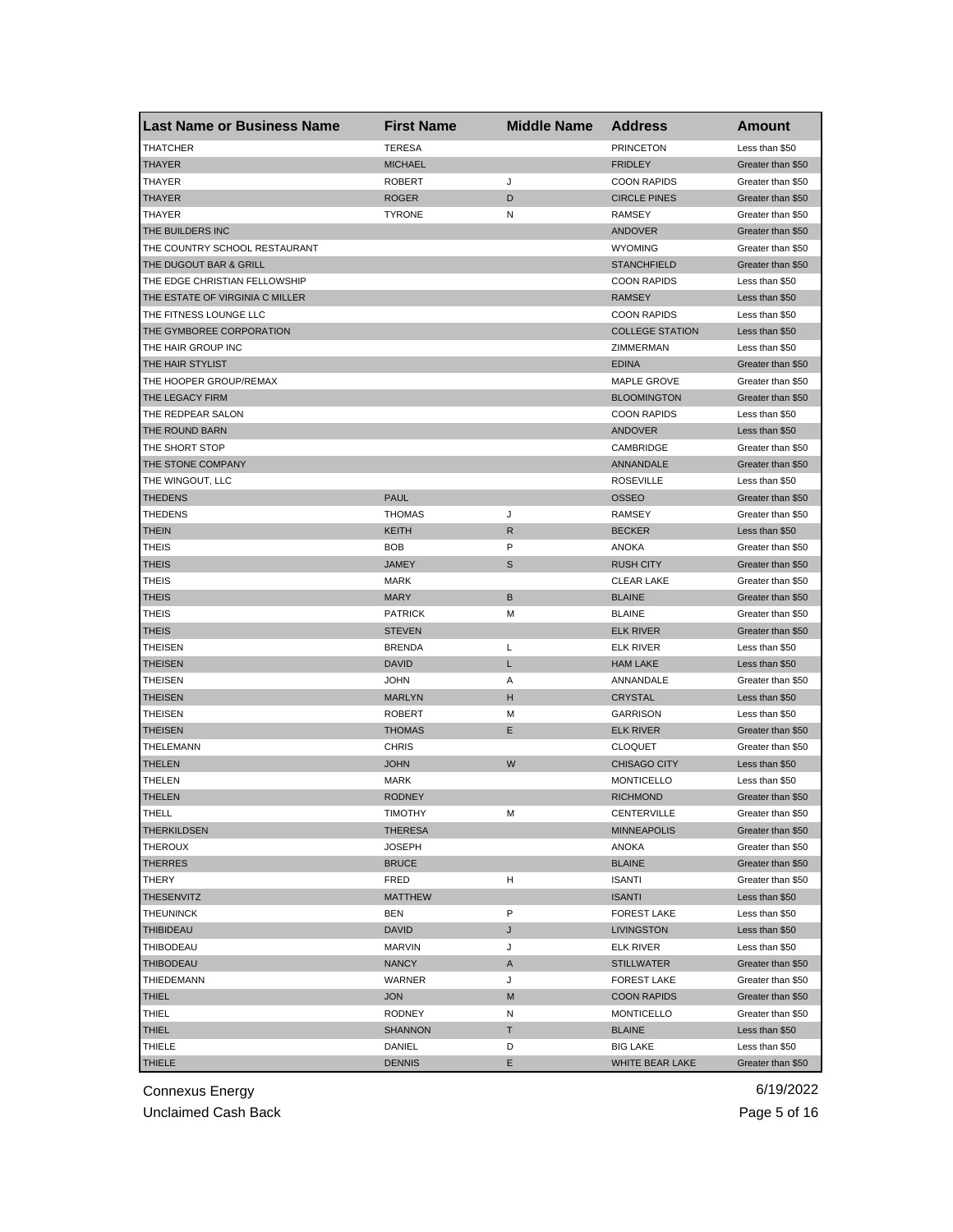| <b>Last Name or Business Name</b> | <b>First Name</b> | <b>Middle Name</b> | <b>Address</b>         | Amount            |
|-----------------------------------|-------------------|--------------------|------------------------|-------------------|
| <b>THIELE</b>                     | LA                | <b>DEANE</b>       | <b>COON RAPIDS</b>     | Greater than \$50 |
| THIELEN                           | <b>DARYLE</b>     | R                  | <b>MINNEAPOLIS</b>     | Greater than \$50 |
| <b>THIELEN</b>                    | DAVID             |                    | <b>ELK RIVER</b>       | Greater than \$50 |
| THIELEN                           | <b>DENNIS</b>     | W                  | <b>PRINCETON</b>       | Less than \$50    |
| <b>THIELEN</b>                    | <b>EUGENE</b>     | Α                  | <b>STURGEON LAKE</b>   | Greater than \$50 |
| <b>THIELEN</b>                    | G                 | C                  | <b>MARYSVILLE</b>      | Greater than \$50 |
| THIELEN                           | MARILYN           | V                  | DODGE CENTER           | Greater than \$50 |
| THIELEN                           | <b>NORM</b>       |                    | <b>SAINT PAUL</b>      | Greater than \$50 |
| THIELEN                           | <b>RICHARD</b>    |                    | <b>PARK RAPIDS</b>     | Greater than \$50 |
| <b>THIELEN</b>                    | <b>ROBERT</b>     |                    | <b>SAINT MICHAEL</b>   | Greater than \$50 |
| THIELKE                           | <b>PATRICK</b>    | Α                  | <b>PRINCETON</b>       | Less than \$50    |
| THIEME                            | <b>BRIAN</b>      | L                  | <b>CEDAR</b>           | Greater than \$50 |
| <b>THIENES</b>                    | JEFF              |                    | <b>SAINT CLOUD</b>     | Greater than \$50 |
| <b>THIERY</b>                     | <b>CHASSEN</b>    |                    | <b>SAINT CLOUD</b>     | Less than \$50    |
| <b>THIES</b>                      | LADONNA           |                    | PALM BAY               | Greater than \$50 |
| THIES                             | <b>ROBERT</b>     |                    | <b>SAINT PAUL</b>      | Greater than \$50 |
| <b>THIFFAULT</b>                  | WILLIAM           |                    | <b>ANOKA</b>           | Greater than \$50 |
| THILL                             | <b>COLETTE</b>    |                    | <b>VADNAIS HEIGHTS</b> | Greater than \$50 |
| THILL                             | LAURENCE          | С                  | <b>SAINT PAUL</b>      | Greater than \$50 |
| <b>THILL</b>                      | <b>STEPHEN</b>    | D                  | <b>HAYWARD</b>         | Greater than \$50 |
| THINGELSTAD*                      | DAVID             | Г                  | <b>MORA</b>            | Less than \$50    |
| <b>THISTLEWOOD</b>                | CAROL             | M                  | <b>BLAINE</b>          | Greater than \$50 |
| <b>THISTLEWOOD</b>                | <b>DONALD</b>     | W                  | <b>PRINCETON</b>       | Greater than \$50 |
| <b>THODE</b>                      | <b>SHIRLEY</b>    | A                  | <b>BLAINE</b>          | Greater than \$50 |
| THOE                              | HEATHER           | Κ                  | <b>MONTICELLO</b>      | Less than \$50    |
| <b>THOELE</b>                     | <b>BRUCE</b>      | Ε                  | SOUTH SAINT PAUL       | Less than \$50    |
| THOEN                             | JANFRY            | В                  | <b>LINDSTROM</b>       | Greater than \$50 |
| <b>THOLE</b>                      | <b>RITA</b>       | M                  | <b>COON RAPIDS</b>     | Greater than \$50 |
| THOLE                             | <b>STEVEN</b>     |                    | SAINT CLOUD            | Greater than \$50 |
| <b>NOHT</b>                       | GENE              | L                  | <b>HINCKLEY</b>        | Less than \$50    |
| <b>THOMA</b>                      | <b>MICHAEL</b>    |                    | <b>SAINT PAUL</b>      | Less than \$50    |
| <b>THOMAS</b>                     | DR ANITA          |                    | <b>BLAINE</b>          | Greater than \$50 |
| <b>THOMAS</b>                     | GARDNER           | J                  | <b>STILLWATER</b>      | Less than \$50    |
| <b>THOMAS</b>                     | GARY              | J                  | <b>CROSS LAKE</b>      | Less than \$50    |
| <b>THOMAS</b>                     | JACQUELINE        | R                  | <b>COON RAPIDS</b>     | Greater than \$50 |
| THOMAS                            | <b>JEFFREY</b>    | Ε                  | <b>ELK RIVER</b>       | Less than \$50    |
|                                   | <b>JEFFREY</b>    | Ε                  |                        | Greater than \$50 |
| THOMAS                            |                   |                    | ELK RIVER              |                   |
| <b>THOMAS</b>                     | JILL              |                    | <b>PLYMOUTH</b>        | Less than \$50    |
| THOMAS                            | JILL              | M                  | <b>BLAINE</b>          | Greater than \$50 |
| <b>THOMAS</b>                     | <b>JOHN</b>       | н                  | <b>COON RAPIDS</b>     | Greater than \$50 |
| THOMAS                            | JOHN              | S                  | ISANTI                 | Greater than \$50 |
| <b>THOMAS</b>                     | <b>JOSEPH</b>     |                    | <b>COON RAPIDS</b>     | Greater than \$50 |
| <b>THOMAS</b>                     | <b>JUNE</b>       | С                  | <b>ELK RIVER</b>       | Less than \$50    |
| <b>THOMAS</b>                     | KENNETH           | J                  | <b>MINNEAPOLIS</b>     | Greater than \$50 |
| <b>THOMAS</b>                     | KIM               | М                  | RAMSEY                 | Greater than \$50 |
| <b>THOMAS</b>                     | LAWRENCE          | D                  | <b>COON RAPIDS</b>     | Greater than \$50 |
| <b>THOMAS</b>                     | MARK              | Α                  | <b>FOREST LAKE</b>     | Greater than \$50 |
| <b>THOMAS</b>                     | <b>ROBERT</b>     | D                  | <b>NORTH BRANCH</b>    | Less than \$50    |
| <b>THOMAS</b>                     | ROBERT            | Е                  | <b>BETHEL</b>          | Greater than \$50 |
| <b>THOMAS</b>                     | <b>SHAWN</b>      | M                  | <b>BOSSIER CITY</b>    | Less than \$50    |
| <b>THOMAS</b>                     | SHEILA            |                    | <b>HAM LAKE</b>        | Less than \$50    |
| <b>THOMAS</b>                     | WAYNE             | A                  | <b>BETHEL</b>          | Greater than \$50 |
| THOMAS                            | WINIFRED          | Е                  | <b>SAINT PAUL</b>      | Greater than \$50 |
| <b>THOMAS HILL</b>                | <b>CLIFFORD</b>   |                    | <b>ELK RIVER</b>       | Less than \$50    |
| THOMAS OLDSMOBILE                 |                   |                    | <b>COON RAPIDS</b>     | Greater than \$50 |
| THOMAS PONTIAC BUICK GMC          |                   |                    | <b>COON RAPIDS</b>     | Greater than \$50 |

Unclaimed Cash Back **Page 6 of 16**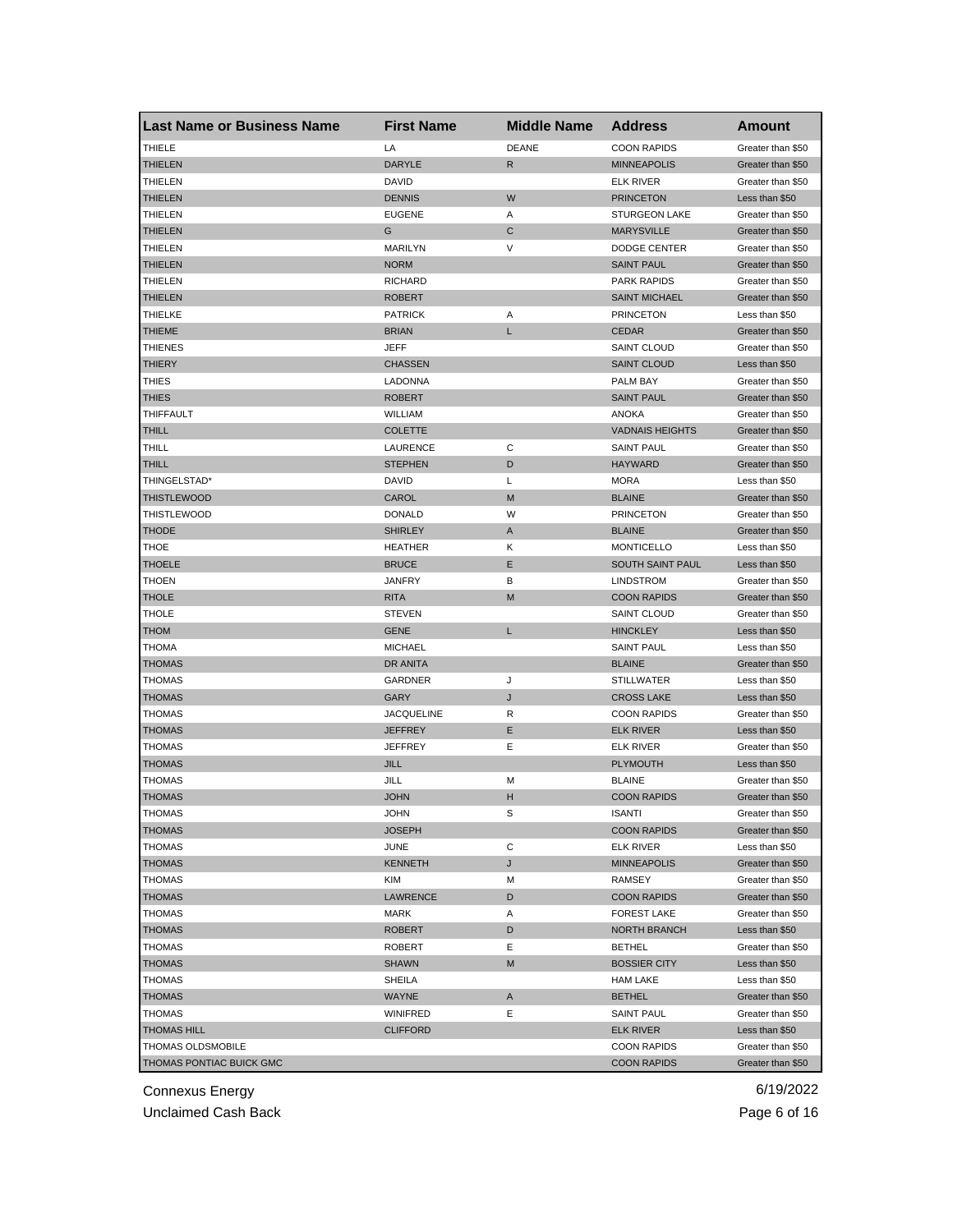| <b>Last Name or Business Name</b> | <b>First Name</b> | <b>Middle Name</b> | <b>Address</b>       | Amount            |
|-----------------------------------|-------------------|--------------------|----------------------|-------------------|
| <b>THOME</b>                      | <b>SCOTT</b>      | P                  | <b>MINONG</b>        | Greater than \$50 |
| <b>THOME</b>                      | <b>SCOTT</b>      | P                  | POWDER SPRINGS       | Less than \$50    |
| THOMM & KATHY'S EMBERS AMERICA    |                   |                    | <b>HUGO</b>          | Greater than \$50 |
| <b>THOMPSON</b>                   | <b>AL</b>         | $\mathbf C$        | ZIMMERMAN            | Greater than \$50 |
| THOMPSON                          | ARNES             |                    | <b>WEST PLAINS</b>   | Less than \$50    |
| <b>THOMPSON</b>                   | <b>AUDREY</b>     | M                  | <b>FRIDLEY</b>       | Greater than \$50 |
| THOMPSON                          | <b>BENJAMIN</b>   |                    | <b>EAU CLAIRE</b>    | Greater than \$50 |
| <b>THOMPSON</b>                   | <b>CHARLES</b>    |                    | <b>ELK RIVER</b>     | Greater than \$50 |
| THOMPSON                          | <b>CLARENCE</b>   |                    | <b>ELK RIVER</b>     | Greater than \$50 |
| <b>THOMPSON</b>                   | <b>CLAY</b>       | P                  | <b>PIERRE</b>        | Greater than \$50 |
| THOMPSON                          | DALE              | J                  | <b>BLAINE</b>        | Greater than \$50 |
| <b>THOMPSON</b>                   | DALE              | $\mathsf{R}$       | <b>PRINCETON</b>     | Greater than \$50 |
| THOMPSON                          | DANIEL            | J                  | <b>SUPERIOR</b>      | Greater than \$50 |
| <b>THOMPSON</b>                   | <b>DANIEL</b>     | P                  | <b>SAINT FRANCIS</b> | Greater than \$50 |
| THOMPSON                          | DAVID             | R                  | <b>BLAINE</b>        | Less than \$50    |
| <b>THOMPSON</b>                   | <b>DAVID</b>      | т                  | <b>BLAINE</b>        | Greater than \$50 |
| <b>THOMPSON</b>                   | DEAN              | J                  | <b>COON RAPIDS</b>   | Greater than \$50 |
| <b>THOMPSON</b>                   | <b>DELMER</b>     |                    | <b>OTTERTAIL</b>     | Greater than \$50 |
| THOMPSON                          | <b>DENNIS</b>     | L                  | <b>FRIDLEY</b>       | Greater than \$50 |
| <b>THOMPSON</b>                   | <b>DEWAYNE</b>    |                    | <b>FAIRMONT</b>      | Greater than \$50 |
| THOMPSON                          | <b>DONALD</b>     | н                  | WEYBURN              | Greater than \$50 |
| <b>THOMPSON</b>                   | <b>DONALD</b>     | M                  | <b>MINNEAPOLIS</b>   | Less than \$50    |
| THOMPSON                          | <b>DOUGLAS</b>    | Α                  | <b>ISANTI</b>        | Greater than \$50 |
| <b>THOMPSON</b>                   | <b>DUANE</b>      |                    | <b>ROCKLAND</b>      | Greater than \$50 |
| THOMPSON                          | <b>ELIZABETH</b>  |                    | RHINELANDER          | Greater than \$50 |
| <b>THOMPSON</b>                   | GARY              |                    | <b>MINNEAPOLIS</b>   | Greater than \$50 |
| THOMPSON                          | GENA              |                    | ANOKA                | Greater than \$50 |
| <b>THOMPSON</b>                   | <b>GENE</b>       |                    | <b>ELK RIVER</b>     | Greater than \$50 |
| THOMPSON                          | GLEN              |                    | <b>SAINT PAUL</b>    | Less than \$50    |
| <b>THOMPSON</b>                   | <b>GREGORY</b>    | J                  | <b>EDINA</b>         | Greater than \$50 |
| <b>THOMPSON</b>                   | <b>GREGORY</b>    | M                  | <b>HILLMAN</b>       | Less than \$50    |
| <b>THOMPSON</b>                   | <b>HARLEY</b>     | A                  | <b>STILLWATER</b>    | Greater than \$50 |
| THOMPSON                          | <b>HARLEY</b>     | В                  | <b>CLEMENTS</b>      | Less than \$50    |
| THOMPSON                          | <b>JAMIE</b>      | R                  | ZIMMERMAN            | Greater than \$50 |
| <b>THOMPSON</b>                   | JAY               | <b>GILBERT</b>     | <b>STACY</b>         | Greater than \$50 |
| <b>THOMPSON</b>                   | <b>JEFFREY</b>    | W                  | <b>COON RAPIDS</b>   | Greater than \$50 |
| <b>THOMPSON</b>                   | <b>JEREMY</b>     | L                  | <b>COON RAPIDS</b>   | Greater than \$50 |
| <b>THOMPSON</b>                   | <b>JEWEL</b>      | Е                  | <b>SAINT PAUL</b>    | Less than \$50    |
| THOMPSON                          | <b>JOHN</b>       | Α                  | <b>MORA</b>          | Greater than \$50 |
| <b>THOMPSON</b>                   | <b>JOHN</b>       | J                  | <b>SAINT PAUL</b>    | Greater than \$50 |
| <b>IHOMPSON</b>                   | <b>JOHN</b>       | w                  | SIACY                | Greater than \$50 |
| <b>THOMPSON</b>                   | <b>JON</b>        |                    | <b>BIG LAKE</b>      | Less than \$50    |
| THOMPSON                          | JON               | W                  | <b>BLAINE</b>        | Greater than \$50 |
| <b>THOMPSON</b>                   | <b>KAREN</b>      | M                  | ZIMMERMAN            | Greater than \$50 |
| <b>THOMPSON</b>                   | KENT              | D                  | <b>DETROIT LAKES</b> | Greater than \$50 |
| <b>THOMPSON</b>                   | <b>KEVIN</b>      | O                  | <b>BIG LAKE</b>      | Greater than \$50 |
| <b>THOMPSON</b>                   | LARRY             | Α                  | CAMBRIDGE            | Greater than \$50 |
| <b>THOMPSON</b>                   | <b>LAURIE</b>     | L                  | <b>MINNEAPOLIS</b>   | Less than \$50    |
|                                   |                   |                    |                      |                   |
| THOMPSON                          | LAVERNE           | М                  | ALBUQUERQUE          | Less than \$50    |
| <b>THOMPSON</b>                   | <b>LESLIE</b>     | O                  | <b>LINO LAKES</b>    | Greater than \$50 |
| THOMPSON                          | <b>LINDSEY</b>    | J                  | AVONDALE             | Greater than \$50 |
| <b>THOMPSON</b>                   | LORNA             | F                  | <b>MOUND VIEW</b>    | Less than \$50    |
| THOMPSON                          | LUKE              | J                  | <b>CHAMPLIN</b>      | Greater than \$50 |
| <b>THOMPSON</b>                   | MARK              |                    | <b>ANOKA</b>         | Greater than \$50 |
| THOMPSON                          | MARK              | Α                  | <b>MCINTOSH</b>      | Greater than \$50 |
| <b>THOMPSON</b>                   | <b>MARTIN</b>     | A                  | <b>MESA</b>          | Greater than \$50 |

Unclaimed Cash Back **Page 7 of 16**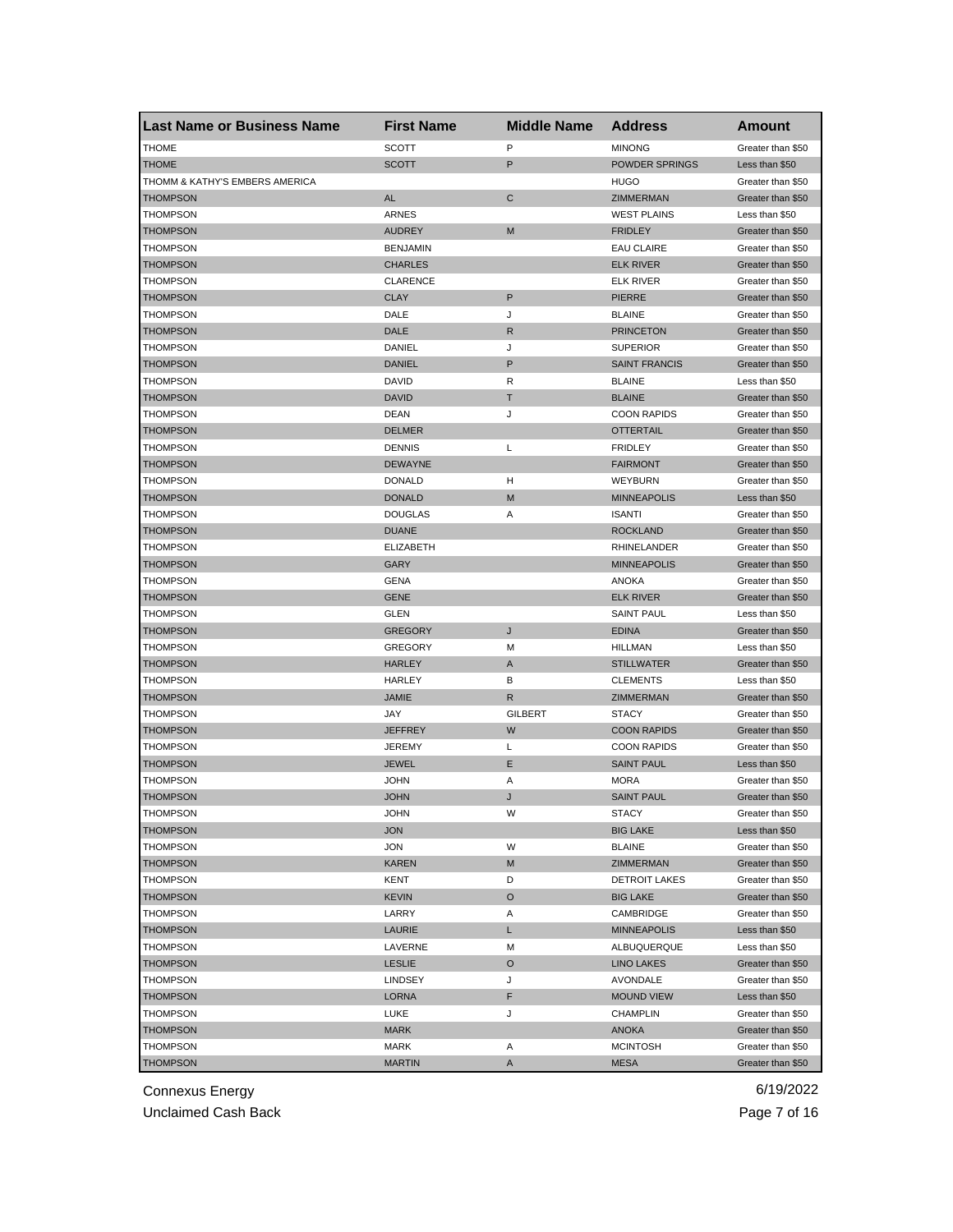| <b>Last Name or Business Name</b> | <b>First Name</b>             | <b>Middle Name</b> | <b>Address</b>               | Amount                              |
|-----------------------------------|-------------------------------|--------------------|------------------------------|-------------------------------------|
| <b>THOMPSON</b>                   | <b>MELVIN</b>                 | G                  | ZIMMERMAN                    | Greater than \$50                   |
| <b>THOMPSON</b>                   | <b>MICHAEL</b>                | A                  | <b>ANOKA</b>                 | Less than \$50                      |
| <b>THOMPSON</b>                   | <b>MICHAEL</b>                | Α                  | <b>ANOKA</b>                 | Greater than \$50                   |
| <b>THOMPSON</b>                   | P                             | <b>SCOTT</b>       | <b>SAINT FRANCIS</b>         | Less than \$50                      |
| <b>THOMPSON</b>                   | <b>RICHARD</b>                |                    | <b>FRIDLEY</b>               | Greater than \$50                   |
| <b>THOMPSON</b>                   | <b>RICHARD</b>                | Α                  | <b>BURNSVILLE</b>            | Greater than \$50                   |
| THOMPSON                          | <b>ROBERT</b>                 | Ε                  | <b>COON RAPIDS</b>           | Greater than \$50                   |
| <b>THOMPSON</b>                   | <b>ROGER</b>                  | S                  | <b>COON RAPIDS</b>           | Greater than \$50                   |
| <b>THOMPSON</b>                   | <b>RONALD</b>                 | D                  | <b>COON RAPIDS</b>           | Greater than \$50                   |
| <b>THOMPSON</b>                   | <b>RONALD</b>                 | D                  | <b>MINNEAPOLIS</b>           | Less than \$50                      |
| THOMPSON                          | <b>RONALD</b>                 | М                  | ANDOVER                      | Less than \$50                      |
| <b>THOMPSON</b>                   | <b>RONALD</b>                 | M                  | <b>CEDAR</b>                 | Less than \$50                      |
| <b>THOMPSON</b>                   | ROSE                          | M                  | ANDOVER                      | Greater than \$50                   |
| <b>THOMPSON</b>                   | <b>SABRINA</b>                |                    | <b>ELK RIVER</b>             | Greater than \$50                   |
| <b>THOMPSON</b>                   | <b>SCOTT</b>                  |                    | <b>ELK RIVER</b>             | Greater than \$50                   |
| <b>THOMPSON</b>                   | <b>SHAWN</b>                  | P                  | <b>ELK RIVER</b>             | Greater than \$50                   |
| <b>THOMPSON</b>                   | SHELLY                        | Α                  | <b>COON RAPIDS</b>           | Greater than \$50                   |
| <b>THOMPSON</b>                   | <b>STANLEY</b>                | Г                  | <b>ANOKA</b>                 | Greater than \$50                   |
| THOMPSON                          | <b>STEVE</b>                  |                    | <b>SAINT CLOUD</b>           | Less than \$50                      |
| <b>THOMPSON</b>                   | <b>STEVEN</b>                 | D                  | ZIMMERMAN                    | Greater than \$50                   |
| <b>THOMPSON</b>                   | TERRY                         | O                  | <b>BLAINE</b>                | Less than \$50                      |
| <b>THOMPSON</b>                   | <b>THOMAS</b>                 | N                  | <b>SAINT PAUL</b>            | Greater than \$50                   |
| THOMPSON                          | <b>TILMON</b>                 |                    | ZIMMERMAN                    | Greater than \$50                   |
| <b>THOMPSON</b>                   | <b>TIMOTHY</b>                | $\circ$            | <b>STILLWATER</b>            | Greater than \$50                   |
| THOMPSON                          | WAYNE                         | в                  | <b>ANOKA</b>                 | Less than \$50                      |
| <b>THOMPSON</b>                   | <b>WILLIAM</b>                | В                  | <b>SAINT PAUL</b>            | Less than \$50                      |
| <b>THOMS</b>                      | <b>DENNIS</b>                 | С                  | RAMSAY                       | Greater than \$50                   |
| <b>THOMSEN</b>                    | <b>TAMI</b>                   | Κ                  | <b>BLAINE</b>                | Greater than \$50                   |
| <b>THOMSEN</b>                    | TED                           | D                  | <b>STILLWATER</b>            | Greater than \$50                   |
| <b>THOMSEN JOHN</b>               |                               |                    | <b>ANDOVER</b>               | Greater than \$50                   |
| <b>THOMSON</b>                    | <b>MICHAEL</b>                | G                  | <b>ISANTI</b>                | Greater than \$50                   |
| <b>THOMSON</b>                    | <b>MICHAEL</b>                | G                  | <b>CEDAR</b>                 | Less than \$50                      |
| <b>THOMSON</b>                    | RALPH                         | W                  | <b>CIRCLE PINES</b>          | Less than \$50                      |
| <b>THOR</b>                       | <b>BEE</b>                    |                    | <b>SAINT PAUL</b>            | Less than \$50                      |
| <b>THOR</b>                       | CONST                         |                    | <b>MINNEAPOLIS</b>           | Greater than \$50                   |
| <b>THOREEN</b>                    | <b>VERNON</b>                 | T                  | <b>DASSEL</b>                | Greater than \$50                   |
| <b>THORESON</b>                   | CHERYL                        |                    | <b>GOLDEN VALLEY</b>         | Greater than \$50                   |
| <b>THORESON</b>                   | WAYNE                         |                    | <b>ELK RIVER</b>             | Greater than \$50                   |
| THORNBLOOM                        | <b>RICHARD</b>                |                    | <b>BROOKLYN PARK</b>         | Greater than \$50                   |
| <b>THORNE</b>                     | <b>MARY</b>                   | <b>EDITH</b>       | <b>HIBBING</b>               | Less than \$50                      |
|                                   |                               |                    |                              |                                     |
| THORNE<br><b>THORNER</b>          | PAUL<br><b>JOLENE</b>         | W                  | CASS LAKE<br>APACHE JUNCTION | Less than \$50<br>Greater than \$50 |
| <b>THORP</b>                      |                               |                    |                              | Greater than \$50                   |
| <b>THORP</b>                      | <b>JOHN</b><br><b>RICHARD</b> | Г<br>B             | ZIMMERMAN                    |                                     |
|                                   |                               |                    | <b>STACY</b>                 | Less than \$50                      |
| <b>THORSON</b>                    | <b>JOHN</b>                   | Г                  | SARTELL                      | Less than \$50                      |
| <b>THORSON</b>                    | <b>KIM</b>                    |                    | <b>PEQUOT LAKES</b>          | Greater than \$50                   |
| <b>THORSON</b>                    | MARK                          | S                  | ANDOVER                      | Greater than \$50                   |
| <b>THORSON</b>                    | <b>TAMMY</b>                  | R                  | <b>COON RAPIDS</b>           | Greater than \$50                   |
| THORSON*                          | <b>HOWARD</b>                 | С                  | CEDAR                        | Less than \$50                      |
| THOSE LITTLE DONUTS               |                               |                    | <b>LOCKHART</b>              | Less than \$50                      |
| <b>THOUR</b>                      | GAIL                          | М                  | <b>MINNEAPOLIS</b>           | Greater than \$50                   |
| <b>THOVSON</b>                    | <b>DALE</b>                   | A                  | <b>BIG LAKE</b>              | Greater than \$50                   |
| THRAMER                           | <b>CLIFFORD</b>               | J                  | <b>BIG LAKE</b>              | Greater than \$50                   |
| <b>THRAN</b>                      | <b>GEORGIA</b>                |                    | ANNANDALE                    | Less than \$50                      |
| THRIFT                            | GARY                          | т                  | <b>COON RAPIDS</b>           | Greater than \$50                   |
| <b>THRIFT</b>                     | <b>HOWARD</b>                 | Е                  | <b>FRIDLEY</b>               | Greater than \$50                   |

Unclaimed Cash Back **Page 8 of 16**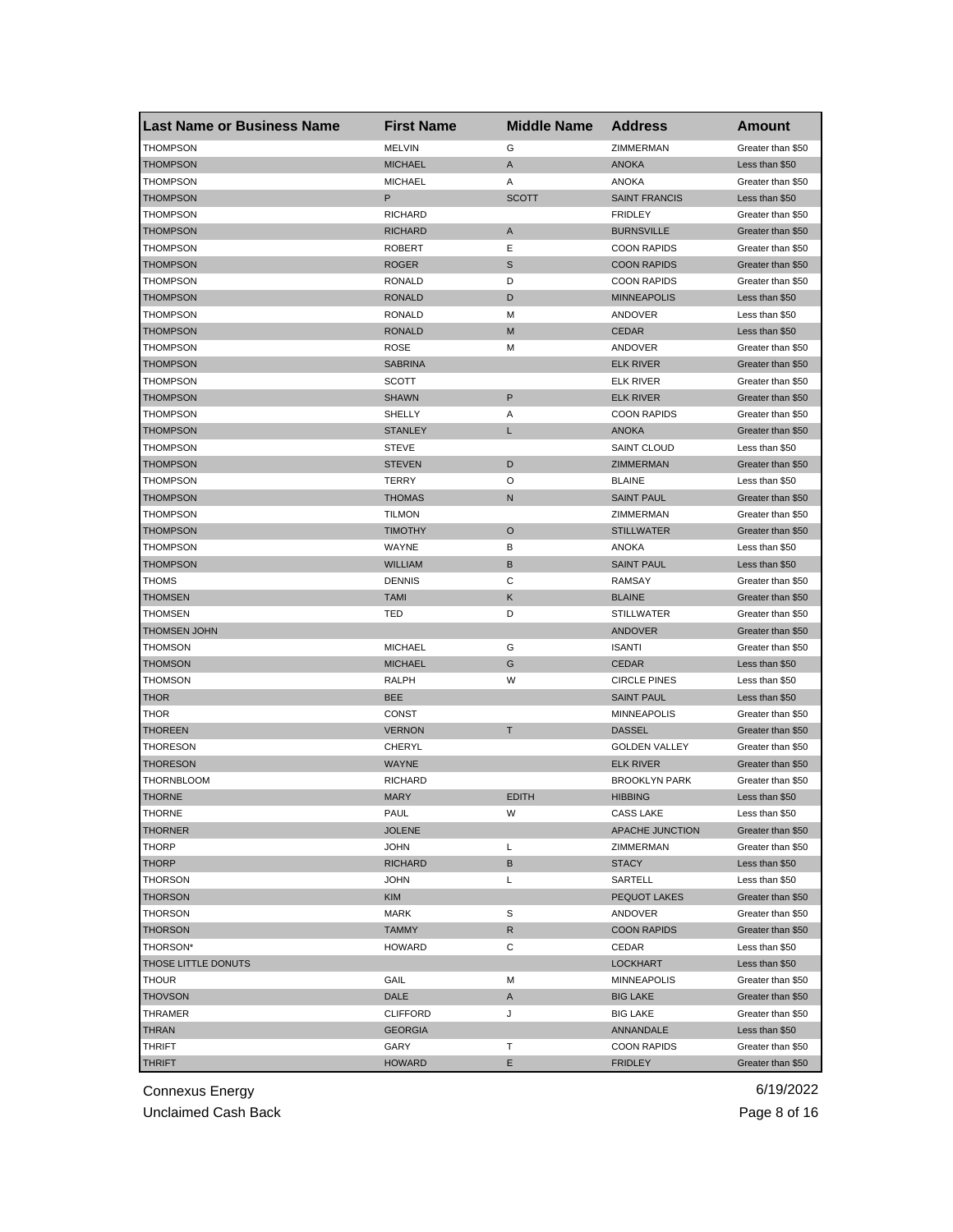| <b>Last Name or Business Name</b> | <b>First Name</b>        | <b>Middle Name</b> | <b>Address</b>                      | Amount            |
|-----------------------------------|--------------------------|--------------------|-------------------------------------|-------------------|
| <b>THRIFT</b>                     | <b>TIMOTHY</b>           | J                  | <b>ANOKA</b>                        | Greater than \$50 |
| THRIFTY WHITE DRUG                |                          |                    | <b>OSSEO</b>                        | Greater than \$50 |
| <b>THRONDSET</b>                  | CRAIG                    |                    | <b>ELK RIVER</b>                    | Greater than \$50 |
| <b>THRONSON</b>                   | ADAM                     | G                  | <b>SHOREVIEW</b>                    | Less than \$50    |
| THRUSH CREEK LLC                  |                          |                    | <b>MINNEAPOLIS</b>                  | Less than \$50    |
| <b>THUFTEDAL</b>                  | <b>MARK</b>              | Α                  | <b>CAPE CORAL</b>                   | Less than \$50    |
| THUFTEDAL                         | MARK                     | S                  | <b>MONTICELLO</b>                   | Greater than \$50 |
| THUFTEDAL                         | <b>STACY</b>             | A                  | <b>CAPE CORAL</b>                   | Less than \$50    |
| THUL                              | <b>MARY</b>              | С                  | <b>VADNAIS HEIGHTS</b>              | Greater than \$50 |
| <b>THUL</b>                       | <b>PAUL</b>              |                    | <b>ANOKA</b>                        | Less than \$50    |
| THUL                              | PAUL                     | Α                  | <b>COON RAPIDS</b>                  | Greater than \$50 |
| <b>THULL</b>                      | <b>JOHN</b>              | C                  | <b>CROSS LAKE</b>                   | Greater than \$50 |
| <b>THUM</b>                       | <b>ROBERT</b>            | J                  | <b>COON RAPIDS</b>                  | Greater than \$50 |
| THUMBS UP VIDEO                   |                          |                    | <b>FRIDLEY</b>                      | Greater than \$50 |
| <b>THUNBERG</b>                   | ALLEN                    | D                  | <b>FRIDLEY</b>                      | Greater than \$50 |
| <b>THUNSTROM</b>                  | <b>FLORENCE</b>          | $\mathsf{R}$       | <b>COON RAPIDS</b>                  | Less than \$50    |
| THUNSTROM                         | LEE                      | P                  | <b>COON RAPIDS</b>                  | Greater than \$50 |
| <b>THUNSTROM</b>                  | <b>TAMMY</b>             |                    | <b>COON RAPIDS</b>                  | Greater than \$50 |
| THUNSTROM                         | <b>THOMAS</b>            | W                  | <b>ISANTI</b>                       | Greater than \$50 |
| <b>THURBER</b>                    | <b>BRUCE</b>             |                    | <b>BROOKLYN LN</b>                  | Greater than \$50 |
| <b>THURMER</b>                    | GARY                     | J                  | <b>BLAINE</b>                       | Greater than \$50 |
| <b>THURMER</b>                    | <b>TAMARA</b>            |                    | <b>GARRISON</b>                     | Less than \$50    |
| THURNBECK                         | <b>BRIAN</b>             |                    | <b>LINDSTROM</b>                    | Greater than \$50 |
| <b>THURNBECK</b>                  | LAWRENCE                 |                    | <b>FOREST LAKE</b>                  | Greater than \$50 |
| THURSTON                          | CHARLOTTE                | F                  | <b>ISANTI</b>                       | Greater than \$50 |
| <b>THURSTON</b>                   | DAVID                    | Е                  | <b>MESA</b>                         | Greater than \$50 |
| THURSTON                          | <b>DOUGLAS</b>           | Ε                  | <b>COON RAPIDS</b>                  | Greater than \$50 |
| <b>THURSTON</b>                   | <b>EDWARD</b>            | L                  | <b>ANOKA</b>                        | Less than \$50    |
| TIBBALS                           | RENEE                    | М                  | <b>COON RAPIDS</b>                  | Greater than \$50 |
| <b>TIBBETTS</b>                   | <b>MICHAEL</b>           | A                  | <b>STACY</b>                        | Greater than \$50 |
| <b>TICE</b>                       | <b>RONALD</b>            | L                  | <b>COON RAPIDS</b>                  | Less than \$50    |
| <b>TICHY</b>                      | <b>MARY</b>              | L                  | <b>MINNEAPOLIS</b>                  | Greater than \$50 |
| <b>TICHY</b>                      | SHANNON                  | м                  | <b>MOUNDSVIEW</b>                   | Greater than \$50 |
| <b>TIDBALL</b>                    | <b>CONNIE</b>            |                    | <b>SPRING LAKE PARK</b>             | Less than \$50    |
| <b>TIDBALL</b>                    | DAVID                    | J                  | <b>HUGO</b>                         | Less than \$50    |
| <b>TIDEMAN</b>                    | <b>STEVE</b>             |                    | <b>CAMBRIDGE</b>                    | Greater than \$50 |
| <b>TIDEMAN</b>                    | <b>SUE</b>               |                    | CAMBRIDGE                           | Greater than \$50 |
| <b>TIEDE</b>                      | <b>WILLIAM</b>           | P                  | <b>BLAINE</b>                       | Greater than \$50 |
| <b>TIEDENS</b>                    | <b>STEVEN</b>            |                    | <b>BLAINE</b>                       | Greater than \$50 |
| <b>TIEGS</b>                      | <b>TERRY</b>             |                    | <b>ELK RIVER</b>                    | Greater than \$50 |
|                                   |                          | Е                  |                                     | Less than \$50    |
| TIENTER<br><b>TIFFANY</b>         | CAROL<br><b>JOHN</b>     | R                  | <b>BIG LAKE</b><br><b>ARLINGTON</b> | Greater than \$50 |
| TIGER TRANSMISSION LLC            |                          |                    | <b>MINNEAPOLIS</b>                  | Less than \$50    |
| <b>TIGGEMAN</b>                   | <b>ERNEST</b>            | C                  | <b>CIRCLE PINES</b>                 | Greater than \$50 |
|                                   |                          |                    | <b>NEW BRIGHTON</b>                 |                   |
| <b>TIGHE</b>                      | ANDREW<br><b>WILLIAM</b> | $\mathsf{C}$       |                                     | Greater than \$50 |
| <b>TIGNER</b>                     | <b>OSCAR</b>             |                    | <b>INVER GROVE HEIGHTS</b>          | Greater than \$50 |
| <b>TIJERINA</b>                   |                          |                    | WHITE BEAR LAKE                     | Greater than \$50 |
| <b>TILLEMANS</b>                  | <b>BRITTANY</b>          |                    | ANDOVER                             | Less than \$50    |
| <b>TILLER</b>                     | LORI                     | М                  | <b>COON RAPIDS</b>                  | Greater than \$50 |
| <b>TILLMAN</b>                    | <b>MIKE</b>              |                    | <b>SHOREVIEW</b>                    | Greater than \$50 |
| <b>TILLMAN</b>                    | SAM                      |                    | <b>ROSEVILLE</b>                    | Less than \$50    |
| <b>TILLS</b>                      | <b>RICHARD</b>           | Τ                  | <b>PHOENIX</b>                      | Greater than \$50 |
| <b>TILS</b>                       | DARCY                    | Α                  | <b>BETHEL</b>                       | Greater than \$50 |
| <b>TILSETH</b>                    | ORWIN                    | O                  | PORT RICHEY                         | Greater than \$50 |
| TILSETH                           | <b>ROBERT</b>            |                    | <b>SAINT FRANCIS</b>                | Greater than \$50 |
| <b>TILSETH</b>                    | <b>STEVEN</b>            |                    | <b>BLAINE</b>                       | Greater than \$50 |

Unclaimed Cash Back **Page 9 of 16**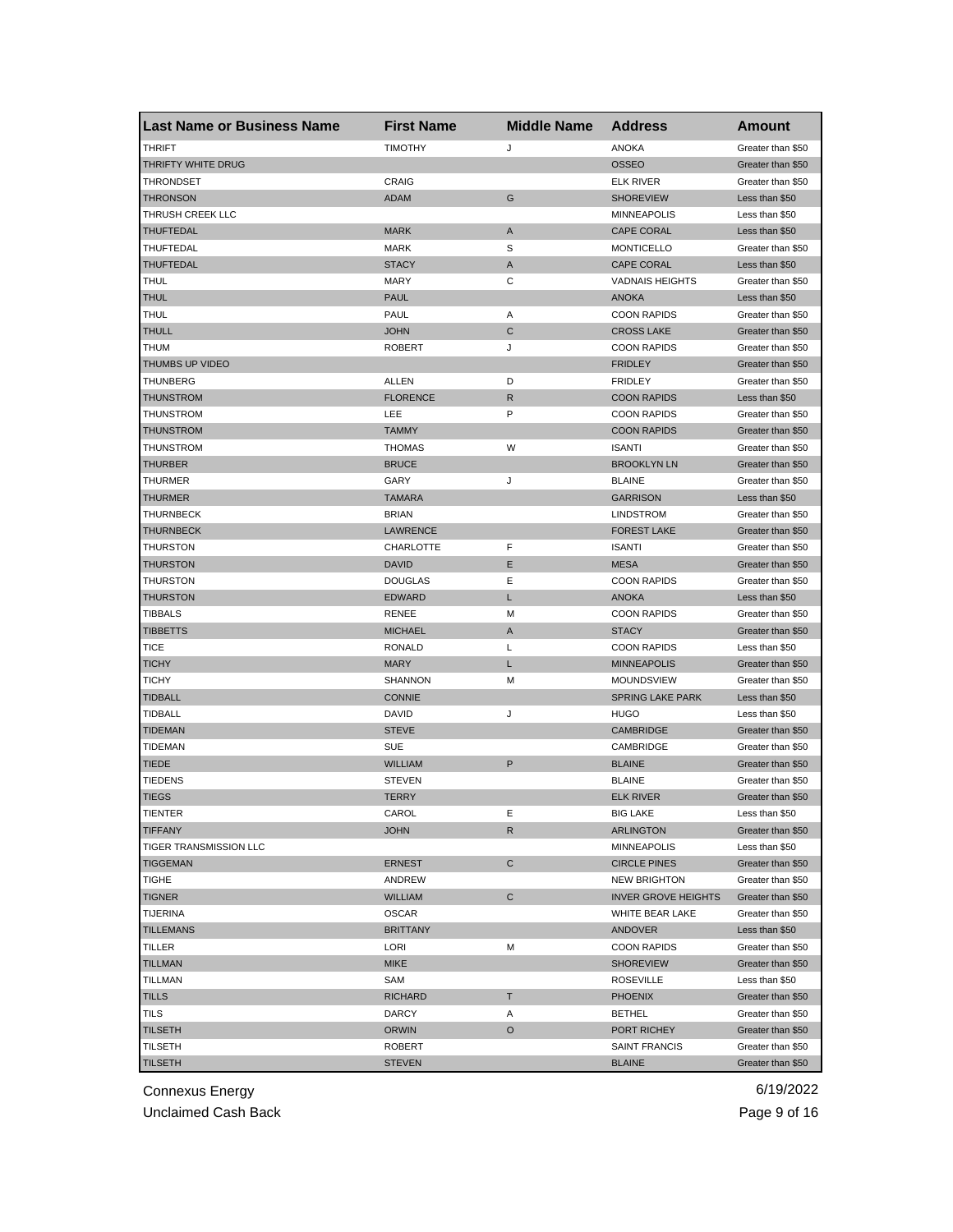| <b>Last Name or Business Name</b> | <b>First Name</b> | <b>Middle Name</b> | <b>Address</b>         | Amount            |
|-----------------------------------|-------------------|--------------------|------------------------|-------------------|
| <b>TILTON</b>                     | <b>BRUCE</b>      |                    | <b>WYOMING</b>         | Greater than \$50 |
| <b>TILTON</b>                     | <b>JASON</b>      | $\mathsf{R}$       | <b>BLAINE</b>          | Less than \$50    |
| TILTON MANAGEMENT COMPANY LLC     |                   |                    | <b>COON RAPIDS</b>     | Less than \$50    |
| TIMBERLANE HOMES INC              |                   |                    | <b>ANDOVER</b>         | Greater than \$50 |
| TIMBERLANE HOMES INC*             |                   |                    | ANDOVER                | Greater than \$50 |
| <b>TIMM</b>                       | <b>RANDY</b>      |                    | <b>SAINT MICHAEL</b>   | Less than \$50    |
| TIMMER                            | <b>MARK</b>       |                    | <b>MINNEAPOLIS</b>     | Less than \$50    |
| <b>TIMMER</b>                     | <b>STEVE</b>      | L                  | <b>PRINCETON</b>       | Greater than \$50 |
| TIMMERMAN                         | <b>MARY</b>       | Α                  | LAKE LILLIAN           | Less than \$50    |
| <b>TIMMERMAN</b>                  | <b>STEVEN</b>     |                    | <b>COON RAPIDS</b>     | Greater than \$50 |
| TIMMERMAN                         | <b>TODD</b>       | С                  | <b>COON RAPIDS</b>     | Greater than \$50 |
| <b>TIMOTHY B WOLFE</b>            |                   |                    | <b>FOREST LAKE</b>     | Greater than \$50 |
| <b>TIMP</b>                       | PAMELA            | R                  | <b>STACY</b>           | Greater than \$50 |
| <b>TINDAL</b>                     | <b>JAMIE</b>      | $\mathsf{R}$       | <b>BLUE EARTH</b>      | Greater than \$50 |
| TINGELSTAD                        | <b>STEWART</b>    | M                  | <b>COON RAPIDS</b>     | Greater than \$50 |
| <b>TINGVOLD</b>                   | <b>STEVEN</b>     | C                  | <b>BLAINE</b>          | Greater than \$50 |
| <b>TINKHAM</b>                    | <b>MILTON</b>     | W                  | <b>BLAINE</b>          | Greater than \$50 |
| <b>TINQUIST</b>                   | <b>DUANE</b>      |                    | <b>BLAINE</b>          | Greater than \$50 |
| <b>TINQUIST</b>                   | <b>MICHAEL</b>    |                    | <b>COON RAPIDS</b>     | Greater than \$50 |
| <b>TIPPENS</b>                    | <b>MARGARET</b>   |                    | <b>FOREST LAKE</b>     | Greater than \$50 |
| <b>TIPPINS</b>                    | <b>RICHARD</b>    | Ε                  | <b>NORTH BRANCH</b>    | Greater than \$50 |
| <b>TIPPLE</b>                     | <b>BONNIE</b>     | L                  | <b>MINNEAPOLIS</b>     | Greater than \$50 |
| <b>TIPSIN</b>                     | <b>SLAVOLJUB</b>  |                    | LADYSMITH              | Greater than \$50 |
| <b>TIRAS</b>                      | <b>KATHLEEN</b>   | D                  | <b>SPRING PARK</b>     | Greater than \$50 |
| TIRE                              | <b>WAREHOUSE</b>  |                    | <b>MILLTOWN</b>        | Greater than \$50 |
| TIRE PLUS - WBL                   |                   |                    | <b>ANOKA</b>           | Greater than \$50 |
| TIRES PLUS OF NORTHTOWN           |                   |                    | EAGAN                  | Greater than \$50 |
| <b>TIRES PLUS-LEXINGTON</b>       |                   |                    | <b>ROSEVILLE</b>       | Greater than \$50 |
| <b>TIREVOLD</b>                   | DARYL             | D                  | <b>MONTICELLO</b>      | Less than \$50    |
| <b>TISON</b>                      | <b>MARLENE</b>    | P                  | <b>BUFFALO</b>         | Greater than \$50 |
| <b>TITSWORTH</b>                  | JAMES             |                    | <b>SAINT PAUL</b>      | Greater than \$50 |
| <b>TITTERUD</b>                   | <b>EVELYN</b>     | $\mathbf C$        | <b>ANOKA</b>           | Greater than \$50 |
| <b>TITUS</b>                      | <b>JACK</b>       |                    | <b>NORTH OAKS</b>      | Less than \$50    |
| TIX                               | <b>MATTHEW</b>    | J                  | <b>HASTINGS</b>        | Less than \$50    |
| TJB SUPER ENERGY HOMES            |                   |                    | ANDOVER                | Greater than \$50 |
| <b>TJOMSLAND</b>                  | EARL              | L                  | <b>RAMSEY</b>          | Greater than \$50 |
| <b>TKACH</b>                      | VITALIY           |                    | <b>BLAINE</b>          | Less than \$50    |
| <b>TKACHENKO</b>                  | <b>GREGOR</b>     |                    | <b>GAYLORD</b>         | Greater than \$50 |
| <b>TKACZIK</b>                    | <b>RICHARD</b>    | R                  | <b>AITKIN</b>          | Greater than \$50 |
| <b>TLUSTOSCH</b>                  | <b>RYAN</b>       | M                  | <b>EDINA</b>           | Greater than \$50 |
| TNT BAKERY INC                    |                   |                    | <b>BLAINE</b>          | Greater than \$50 |
| <b>TOBERMAN</b>                   | <b>ROBERT</b>     | Κ                  | <b>PRINCETON</b>       | Greater than \$50 |
| <b>TOBIASON</b>                   | TERRY             |                    | <b>COON RAPIDS</b>     | Greater than \$50 |
| <b>TOBKIN</b>                     | LESLE             | M                  | <b>WYOMING</b>         | Greater than \$50 |
| <b>TOBOYKO</b>                    | DANIEL            | Г                  | <b>WYOMING</b>         | Greater than \$50 |
| <b>TOCKO</b>                      | KATHY             |                    | <b>SAINT PAUL</b>      | Greater than \$50 |
| TODAYS CLASSIC HOME BLDRS         |                   |                    | ANOKA                  | Less than \$50    |
| <b>TODD</b>                       | <b>GLENN</b>      |                    | <b>VADNAIS HEIGHTS</b> | Greater than \$50 |
| <b>TODD</b>                       | JULIE             | Α                  | <b>COON RAPIDS</b>     | Greater than \$50 |
| <b>TODD</b>                       | <b>STEVEN</b>     | В                  | <b>BROOKLYN CENTER</b> | Less than \$50    |
| <b>TOENSING</b>                   | SUSAN             | L                  | <b>BLAINE</b>          | Greater than \$50 |
| <b>TOETSCHINGER</b>               | <b>PAUL</b>       | G                  | <b>MINNEAPOLIS</b>     | Less than \$50    |
| <b>TOETSCHINGER</b>               | SHARON            | J                  | LITTLE CANADA          | Greater than \$50 |
| <b>TOFT</b>                       | SYLVIA            | M                  | <b>BLAINE</b>          | Less than \$50    |
| <b>TOFTE</b>                      | MARK              |                    | <b>FOREST LAKE</b>     | Less than \$50    |
| <b>TOFTELAND</b>                  | <b>ANDREW</b>     | Е                  | <b>RAMSEY</b>          | Greater than \$50 |

Unclaimed Cash Back **Page 10 of 16**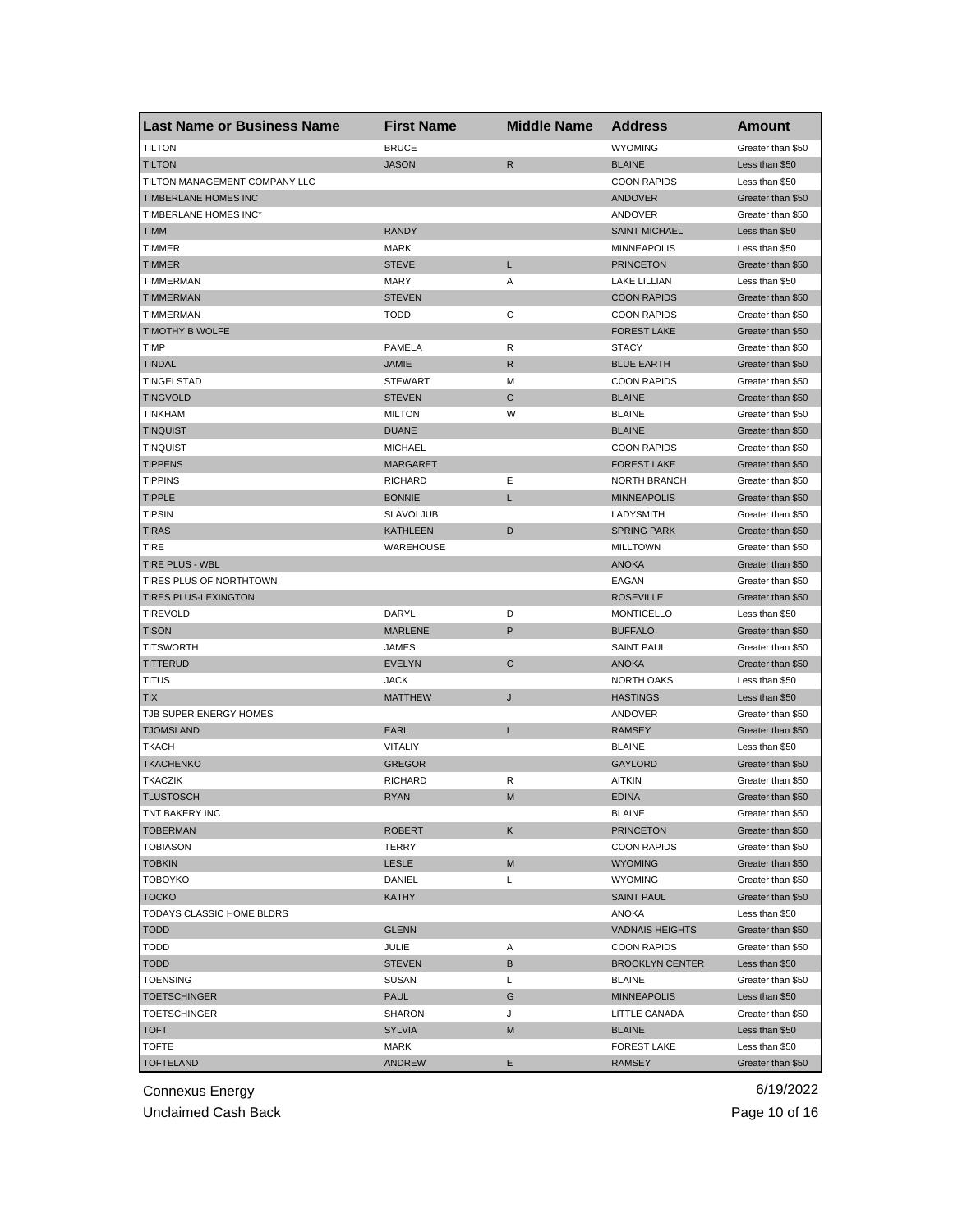| <b>Last Name or Business Name</b> | <b>First Name</b> | <b>Middle Name</b> | <b>Address</b>          | Amount            |
|-----------------------------------|-------------------|--------------------|-------------------------|-------------------|
| <b>TOFTELY</b>                    | <b>STEVEN</b>     | J                  | CEDAR                   | Greater than \$50 |
| <b>TOIVOLA</b>                    | <b>WAYNE</b>      |                    | <b>HAM LAKE</b>         | Greater than \$50 |
| <b>TOKAR</b>                      | <b>STEPHEN</b>    |                    | <b>BLAINE</b>           | Greater than \$50 |
| TOKLE                             | <b>DOUGLAS</b>    | $\mathsf{R}$       | <b>ISANTI</b>           | Greater than \$50 |
| <b>TOLAN</b>                      | DAVID             |                    | MAPLE GROVE             | Less than \$50    |
| <b>TOLANSKY</b>                   | <b>MELANIE</b>    | M                  | <b>BLAINE</b>           | Less than \$50    |
| TOLBERT                           | CHERYL            | Κ                  | <b>CIRCLE PINES</b>     | Greater than \$50 |
| TOLBERT                           | <b>WARREN</b>     |                    | <b>BLAINE</b>           | Greater than \$50 |
| <b>TOLENDOSKI</b>                 | <b>VICTORIA</b>   |                    | SPRING LK PK            | Greater than \$50 |
| <b>TOLKINEN</b>                   | <b>ANN</b>        | L                  | <b>MOUNDSVIEW</b>       | Less than \$50    |
| <b>TOLL</b>                       | <b>RICK</b>       | C                  | <b>WARWICK</b>          | Greater than \$50 |
| <b>TOLLEFSON</b>                  | <b>DAVID</b>      | L                  | <b>ELK RIVER</b>        | Greater than \$50 |
| TOLLEFSON                         | <b>MITCHELL</b>   |                    | <b>CUSHING</b>          | Greater than \$50 |
| <b>TOLLEFSON</b>                  | <b>ORLANDO</b>    | W                  | <b>COON RAPIDS</b>      | Less than \$50    |
| TOLLEFSON                         | <b>RICK</b>       |                    | <b>STURGEON LAKE</b>    | Greater than \$50 |
| TOLLEFSON HOMES INC               |                   |                    | <b>CHAMPLIN</b>         | Greater than \$50 |
| <b>TOLLERUD</b>                   | <b>RICHARD</b>    | Α                  | <b>COON RAPIDS</b>      | Greater than \$50 |
| TOLLETTE                          | <b>JASON</b>      | T                  | <b>LAKEWOOD</b>         | Less than \$50    |
| <b>TOLSTAD</b>                    | <b>ROBERT</b>     |                    | <b>BURNSVILLE</b>       | Greater than \$50 |
| <b>TOLSTAD</b>                    | <b>ROBERT</b>     |                    | <b>BURNSVILLE</b>       | Less than \$50    |
| TOLZMANN                          | <b>KENNETH</b>    | Α                  | <b>FOREST LAKE</b>      | Greater than \$50 |
| <b>TOLZMANN</b>                   | <b>KENNETH</b>    | A                  | <b>SCANDIA</b>          | Greater than \$50 |
| TOM                               | <b>THUMB</b>      | 406                | <b>BLAINE</b>           | Greater than \$50 |
| TOM & BENS INC                    |                   |                    | <b>COON RAPIDS</b>      | Greater than \$50 |
| TOM THUMB SUPERETTE #136          |                   |                    | <b>HASTINGS</b>         | Greater than \$50 |
| TOM THUMB SUPERETTE #225          |                   |                    | <b>HASTINGS</b>         | Greater than \$50 |
| TOMALA                            | PAUL              | R                  | <b>MINNEAPOLIS</b>      | Greater than \$50 |
| <b>TOMALA</b>                     | <b>SHANNON</b>    | J                  | <b>BROOKLYN PARK</b>    | Greater than \$50 |
| TOMBERS                           | ART               |                    | <b>CIRCLE PINES</b>     | Greater than \$50 |
| <b>TOMBERS</b>                    | <b>TERRI</b>      | J                  | <b>EFFINGHAM</b>        | Less than \$50    |
| TOMCO MACHINE INC                 |                   |                    | ANDOVER                 | Greater than \$50 |
| <b>TOMCZAK</b>                    | <b>ROBERT</b>     |                    | <b>CLOQUET</b>          | Greater than \$50 |
| <b>TOMCZAK</b>                    | WILLIAM           | S                  | <b>COLUMBIA HEIGHTS</b> | Greater than \$50 |
| <b>TOMLINSON</b>                  | ANGELA            |                    | <b>MOUNDSVIEW</b>       | Less than \$50    |
| <b>TOMLINSON</b>                  | DAVID             | J                  | <b>COON RAPIDS</b>      | Less than \$50    |
| <b>TOMLINSON</b>                  | <b>DAVID</b>      | R                  | <b>BROOKLYN PK</b>      | Greater than \$50 |
| <b>TOMMYS CAFE</b>                |                   |                    | <b>FRIDLEY</b>          | Less than \$50    |
| <b>TOMNITZ</b>                    | <b>JOHN</b>       | D                  | <b>HUGO</b>             | Less than \$50    |
| TOMONTO                           | PETER             | M                  | <b>FAIRLAWN</b>         | Greater than \$50 |
| <b>TOMPKINS</b>                   | <b>HAROLD</b>     | R                  | <b>BRAHAM</b>           | Less than \$50    |
| <b>IOMPKINS</b>                   | HAROLD            | к                  | ANOKA                   | Less than \$50    |
| <b>TOMPKINS</b>                   | <b>JOHN</b>       | н                  | <b>SAINT PAUL</b>       | Less than \$50    |
| <b>TOMPKINS</b>                   | <b>MICHAEL</b>    | М                  | CRYSTAL                 | Greater than \$50 |
| TOMS                              | J                 | <b>MARK</b>        | <b>STEWARTSTOWN</b>     | Greater than \$50 |
| TONDER                            | <b>GUY</b>        | S                  | NORTH BRANCH            | Greater than \$50 |
| <b>TONGEN</b>                     | <b>CHARLES</b>    | L                  | <b>STACY</b>            | Greater than \$50 |
| <b>TONGKHUYA</b>                  | PALA              |                    | <b>SAN ANTONIO</b>      | Less than \$50    |
| <b>TONKA CLEANERS</b>             |                   |                    | <b>MINNEAPOLIS</b>      | Less than \$50    |
| <b>TONN</b>                       | JAMES             | С                  | ANOKA                   | Greater than \$50 |
| TONY EMMERICH HOMES               |                   |                    | <b>COON RAPIDS</b>      | Greater than \$50 |
| TONY POULSON AUTO WORK            |                   |                    | RAMSEY                  | Less than \$50    |
| <b>TOOKER</b>                     | <b>BERTON</b>     | W                  | <b>ROBBINSDALE</b>      | Greater than \$50 |
| TOOLING UNLIMITED INC             |                   |                    |                         | Greater than \$50 |
|                                   |                   |                    | LINO LAKES              |                   |
| <b>TOOMEY</b>                     | <b>ROBIN</b>      | L                  | <b>BLAINE</b>           | Greater than \$50 |
| <b>TOP</b>                        | <b>TRAILERS</b>   |                    | <b>FOREST LAKE</b>      | Greater than \$50 |
| TOP PERFORMANCE FOR HAIR          |                   |                    | <b>ANOKA</b>            | Greater than \$50 |

Unclaimed Cash Back **Page 11 of 16**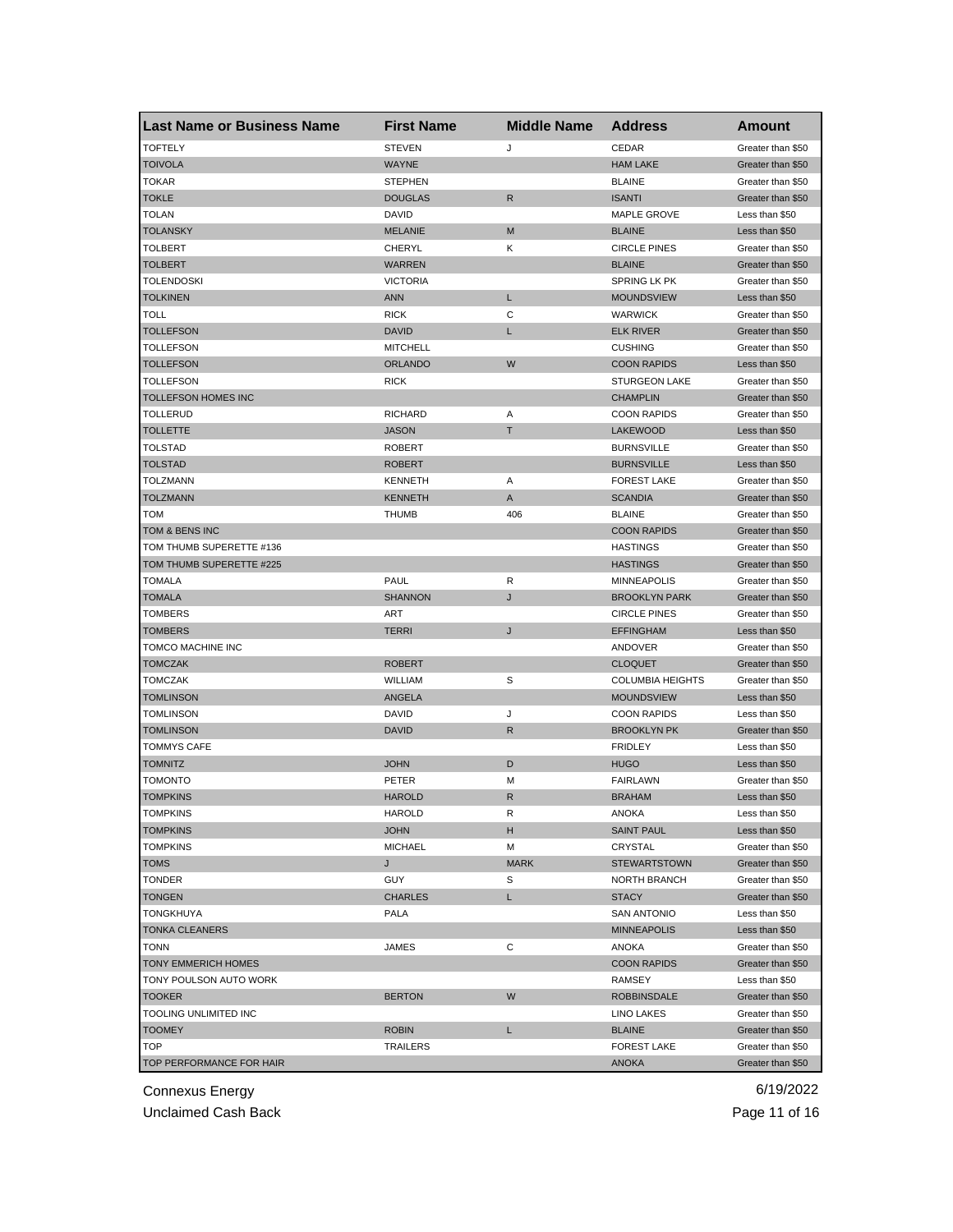| <b>Last Name or Business Name</b> | <b>First Name</b> | <b>Middle Name</b> | <b>Address</b>        | Amount            |
|-----------------------------------|-------------------|--------------------|-----------------------|-------------------|
| <b>TOP SHOP GROCERY</b>           |                   |                    | <b>SAINT PAUL</b>     | Less than \$50    |
| TOP SOURCE MEDIA LLC              |                   |                    | <b>BLAINE</b>         | Less than \$50    |
| <b>TOPA CORP</b>                  |                   |                    | <b>NEW BRIGHTON</b>   | Less than \$50    |
| <b>TOPITANA</b>                   | <b>TANNING</b>    | <b>SALON</b>       | <b>EAST BETHEL</b>    | Greater than \$50 |
| <b>TOPOLSKI</b>                   | ALBERT            | Е                  | CEDAR                 | Greater than \$50 |
| <b>TORBENSON</b>                  | <b>HARLAN</b>     |                    | <b>BROOKLYN PARK</b>  | Greater than \$50 |
| TORBORG                           | PHILLIP           | U                  | <b>CLEARWATER</b>     | Less than \$50    |
| TORCHWOOD FRANCISE GROUP INC      |                   |                    | <b>BLOOMINGTON</b>    | Greater than \$50 |
| <b>TORELL</b>                     | <b>RUSSELL</b>    | D                  | <b>BETHEL</b>         | Greater than \$50 |
| <b>TOREN</b>                      | <b>ROBERT</b>     |                    | <b>ALPHARETTA</b>     | Greater than \$50 |
| TORGERSON                         | CRAIG             | R                  | <b>BLAINE</b>         | Greater than \$50 |
| <b>TORGERSON</b>                  | DALE              | L                  | <b>MINNEAPOLIS</b>    | Greater than \$50 |
| <b>TORGERSON</b>                  | ERIN              |                    | <b>DULUTH</b>         | Greater than \$50 |
| <b>TORGERSON</b>                  | GARY              |                    | <b>FOREST LAKE</b>    | Greater than \$50 |
| TORGERSON                         | KATHY             |                    | <b>COON RAPIDS</b>    | Greater than \$50 |
| <b>TORGERSON</b>                  | <b>KIM</b>        |                    | <b>BIG LAKE</b>       | Less than \$50    |
| TORKELSON                         | ALLAN             | R                  | <b>SAINT FRANCIS</b>  | Greater than \$50 |
| <b>TORKELSON</b>                  | <b>MITCHELL</b>   |                    | <b>CAMBRIDGE</b>      | Less than \$50    |
| <b>TORKELSON</b>                  | <b>RICHARD</b>    | Α                  | <b>BUFFALO</b>        | Greater than \$50 |
| <b>TORMA</b>                      | <b>AMANDA</b>     |                    | ZIMMERMAN             | Greater than \$50 |
| TORMA                             | <b>JOHN</b>       |                    | <b>GILBERT</b>        | Less than \$50    |
| <b>TORMALA</b>                    | <b>FRED</b>       | J                  | <b>CHAMPLIN</b>       | Greater than \$50 |
| TORNELL                           | <b>CHARLES</b>    | F                  | <b>COON RAPIDS</b>    | Greater than \$50 |
| <b>TORNELL</b>                    | <b>MARY</b>       | E                  |                       | Greater than \$50 |
|                                   | FRED              | R                  | PINE CITY             |                   |
| TORNING                           |                   |                    | <b>FOREST LAKE</b>    | Greater than \$50 |
| <b>TORRES</b>                     | <b>BRANDY</b>     | J                  | <b>MINNEAPOLIS</b>    | Greater than \$50 |
| <b>TORRES</b>                     | <b>MICHAEL</b>    |                    | <b>BLAINE</b>         | Greater than \$50 |
| <b>TORSPO HOCKEY</b>              |                   |                    | <b>RAMSEY</b>         | Less than \$50    |
| TOTAL COLLISION CENTER            |                   |                    | <b>HAM LAKE</b>       | Greater than \$50 |
| TOTAL COLLISION CENTER            |                   |                    | <b>HAM LAKE</b>       | Greater than \$50 |
| TOTAL ENTERTAINMENT CENTER        |                   |                    | ZIMMERMAN             | Less than \$50    |
| TOTAL PETROCHEMICALS USA, INC.    |                   |                    | <b>HOUSTON</b>        | Greater than \$50 |
| TOTALLY OFF ROAD                  |                   |                    | <b>ISANTI</b>         | Greater than \$50 |
| <b>TOTTBERGER</b>                 | LIZ               | Г                  | <b>BROOKLYN PARK</b>  | Greater than \$50 |
| TOTZ                              | <b>RICHARD</b>    | D                  | <b>SAINT CLOUD</b>    | Greater than \$50 |
| <b>TOUCAN TAN</b>                 |                   |                    | ANDOVER               | Greater than \$50 |
| TOUCHETTE                         | <b>RONALD</b>     |                    | <b>RAMSEY</b>         | Less than \$50    |
| <b>TOURDOT</b>                    | <b>DANIEL</b>     |                    | <b>TOMAHAWK</b>       | Greater than \$50 |
| TOUSIGNANT                        | <b>RICHARD</b>    | Α                  | <b>FRIDLEY</b>        | Greater than \$50 |
| TOUSIGNANT                        | <b>RICHARD</b>    | A                  | <b>MINNEAPOLIS</b>    | Less than \$50    |
| <b>TOUSSAINT</b>                  | CAROLYN           | J                  | WHITE BEAR LAKE       | Less than \$50    |
| <b>TOUTGES</b>                    | <b>WILLIAM</b>    | N                  | <b>BROOKLYN PK</b>    | Greater than \$50 |
| <b>TOVAR</b>                      | LORI              | С                  | <b>COON RAPIDS</b>    | Greater than \$50 |
| <b>TOWBERMAN</b>                  | <b>PAULA</b>      | Κ                  | <b>BLAINE</b>         | Greater than \$50 |
| <b>TOWBERMAN</b>                  | <b>SUE</b>        |                    | <b>MINNEAPOLIS</b>    | Less than \$50    |
| <b>TOWLE</b>                      | <b>LILY</b>       |                    | <b>FALCON HEIGHTS</b> | Greater than \$50 |
| <b>TOWLE</b>                      | <b>MICHAEL</b>    |                    | ONAMIA                | Greater than \$50 |
| <b>TOWLE</b>                      | <b>MICHAEL</b>    |                    | <b>CHAMPLIN</b>       | Greater than \$50 |
| <b>TOWN</b>                       |                   |                    | ALMELUND              | Greater than \$50 |
| <b>TOWN MORTGAGE</b>              |                   |                    | <b>PEWAUKEE</b>       | Greater than \$50 |
| TOWNE                             | JEAN              | Г                  | <b>COON RAPIDS</b>    | Greater than \$50 |
| TOWNE-ERTZ                        | <b>SARA</b>       |                    | <b>EAST BETHEL</b>    | Greater than \$50 |
| TOWNE-HERTZ                       | SARA              |                    | <b>BLAINE</b>         | Less than \$50    |
| TOWNSEND                          | <b>CRAIG</b>      | A                  | <b>COON RAPIDS</b>    | Greater than \$50 |
| TOWNSEND                          | GLEN              | Ε                  | <b>BROOKLYN PARK</b>  | Greater than \$50 |
| <b>TOWNSEND</b>                   | WAYNE             |                    | <b>OGILVIE</b>        | Less than \$50    |

Unclaimed Cash Back **Page 12 of 16**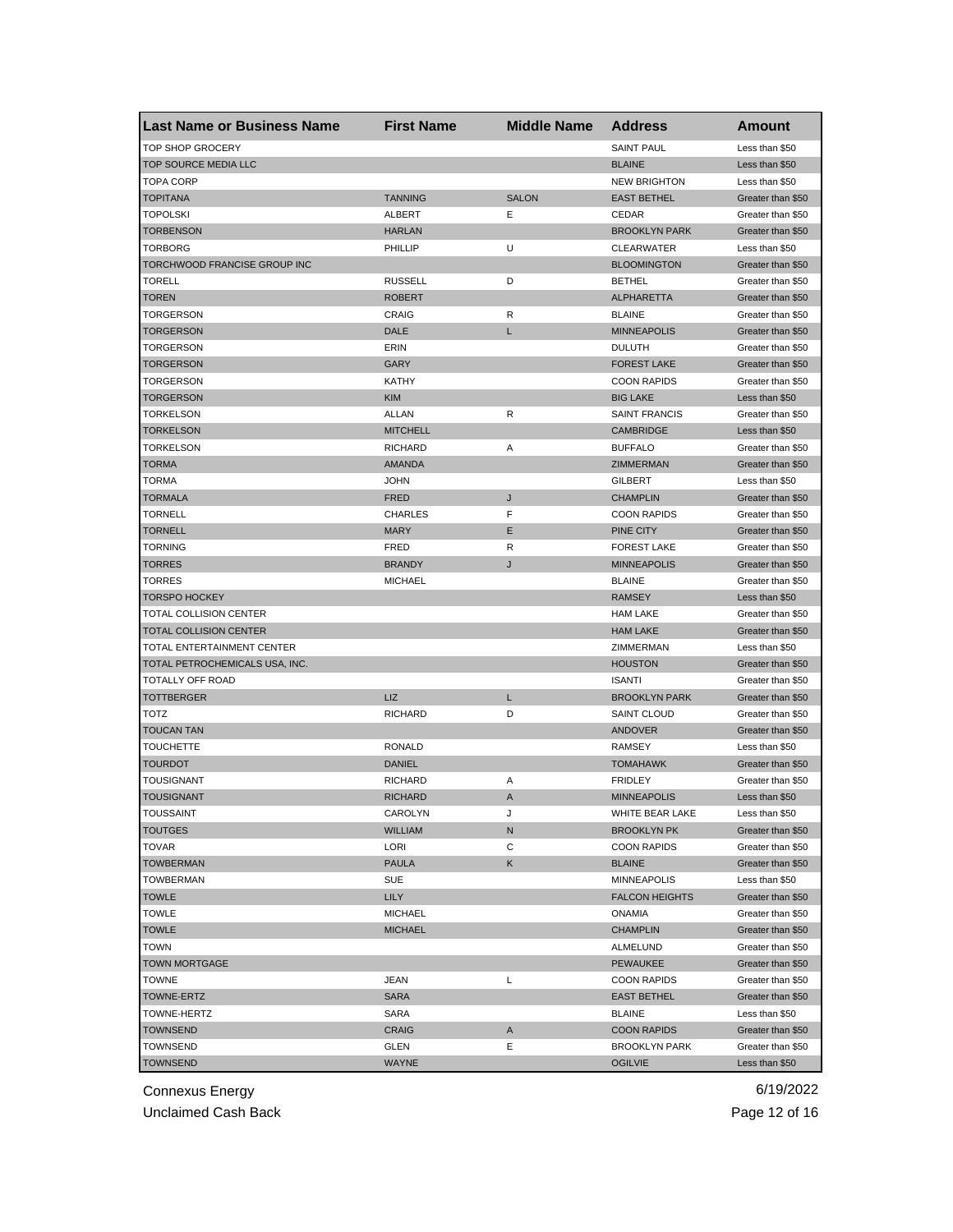| <b>Last Name or Business Name</b> | <b>First Name</b> | <b>Middle Name</b> | <b>Address</b>                    | <b>Amount</b>     |
|-----------------------------------|-------------------|--------------------|-----------------------------------|-------------------|
| <b>TOY</b>                        | <b>STORE</b>      | THE                | CEDAR                             | Greater than \$50 |
| TQ PIZZA INC DBA DOMINOS #7365    |                   |                    | <b>PUNTA GORDA</b>                | Greater than \$50 |
| <b>TRABANT</b>                    | <b>JERRY</b>      | R                  | ANDOVER                           | Greater than \$50 |
| <b>TRACY</b>                      | <b>JOEL</b>       |                    | <b>BLOOMINGTON</b>                | Greater than \$50 |
| <b>TRACY</b>                      | WILLIAM           | В                  | <b>MINNEAPOLIS</b>                | Greater than \$50 |
| <b>TRACZYK</b>                    | <b>JEFFREY</b>    |                    | <b>ANOKA</b>                      | Greater than \$50 |
| TRACZYK                           | <b>RAYMOND</b>    | D                  | <b>BLAINE</b>                     | Greater than \$50 |
| TRADEMARK AUTO SALES              |                   |                    | <b>HAM LAKE</b>                   | Greater than \$50 |
| TRADING POST MOTORS INC           |                   |                    | <b>RAMSEY</b>                     | Greater than \$50 |
| TRADITION HOMES INC*              |                   |                    | <b>CROSSLAKE</b>                  | Greater than \$50 |
| TRAFTON                           | LAWRENCE          | J                  | ZIMMERMAN                         | Less than \$50    |
| TRAHAN                            | <b>EUGENE</b>     |                    | <b>HUGO</b>                       | Greater than \$50 |
| TRAILS GRILL AND SPORTS BAR       |                   |                    | <b>BIG LAKE</b>                   | Greater than \$50 |
| <b>TRAINER</b>                    | <b>ROBERT</b>     |                    | <b>BECKER</b>                     | Less than \$50    |
| <b>TRAM</b>                       | <b>TUAM</b>       | V                  | ZIMMERMAN                         | Less than \$50    |
| <b>TRAMM</b>                      | <b>WADE</b>       | D                  | <b>MORA</b>                       | Greater than \$50 |
| TRAN                              | <b>MINH</b>       |                    | <b>ARLINGTON</b>                  | Less than \$50    |
| TRANBERG                          | <b>CURTIS</b>     | L                  | <b>MAPLE GROVE</b>                | Greater than \$50 |
| TRANDAHL                          | <b>THOMAS</b>     | D                  | <b>PRINCETON</b>                  | Greater than \$50 |
| <b>TRANDEM</b>                    | <b>MARJORIE</b>   | M                  | <b>NEW RICHLAND</b>               | Less than \$50    |
| TRANGSRUD                         | <b>JEAN</b>       |                    | <b>ROCHESTER</b>                  | Less than \$50    |
| TRANSCONTINENTAL SERV INC         |                   |                    | <b>LAS VEGAS</b>                  | Greater than \$50 |
| TRANSCORP                         | <b>LIMITED</b>    |                    | <b>MINNEAPOLIS</b>                | Greater than \$50 |
| <b>TRAPP</b>                      | <b>CHRISTA</b>    |                    | <b>BLAINE</b>                     | Greater than \$50 |
| TRAPP                             | <b>KENNETH</b>    |                    | CEDAR                             | Greater than \$50 |
| TRAPP                             | <b>MICHELLE</b>   | A                  | <b>SAINT FRANCIS</b>              | Greater than \$50 |
| TRASK                             | KEN               |                    | <b>BLAINE</b>                     | Less than \$50    |
| <b>TRAST</b>                      | <b>JACQUELINE</b> | M                  | ZIMMERMAN                         | Greater than \$50 |
| TRAUM                             | TED               | Г                  | ANOKA                             | Greater than \$50 |
| TRAUM                             | <b>TED</b>        | L                  | <b>ANOKA</b>                      | Greater than \$50 |
|                                   | TIM               |                    |                                   |                   |
| TRAUN<br><b>TRAVEL</b>            | <b>SHOP</b>       | <b>THE</b>         | <b>CLEAR LAKE</b><br><b>ANOKA</b> | Greater than \$50 |
|                                   |                   |                    |                                   | Greater than \$50 |
| TRAVER RONALD R AND BAILEY EVA L  |                   | D                  | <b>COON RAPIDS</b>                | Greater than \$50 |
| <b>TRAVERS</b><br><b>TRAVIS</b>   | <b>PETER</b>      |                    | <b>AITKIN</b>                     | Greater than \$50 |
|                                   | JAMIE             | Г                  | <b>BLAINE</b>                     | Less than \$50    |
| <b>TRAYWICK</b>                   | <b>PHILLIP</b>    |                    | MANDEVILLE                        | Less than \$50    |
| <b>TREANOR</b>                    | <b>BARBARA</b>    | <b>ANN</b>         | <b>COON RAPIDS</b>                | Greater than \$50 |
| TREANOR                           | <b>BRAD</b>       |                    | <b>MAPLE GROVE</b>                | Less than \$50    |
| TREANOR                           | <b>BRADLEY</b>    | т                  | <b>BLAINE</b>                     | Greater than \$50 |
| <b>TREANOR</b>                    | <b>KEVIN</b>      | S                  | <b>SHAKOPEE</b>                   | Less than \$50    |
| TREANOR                           | SHAWN             |                    | BLAINE                            | Greater than \$50 |
| <b>TREANOR</b>                    | <b>TRACY</b>      | M                  | <b>COON RAPIDS</b>                | Greater than \$50 |
| TREBESCH                          | <b>JOHN</b>       |                    | <b>BLAINE</b>                     | Greater than \$50 |
| <b>TREBUS</b>                     | CAROLYN           | Ε                  | <b>COON RAPIDS</b>                | Greater than \$50 |
| TREFETHEN                         | KATHY             | Α                  | SHOREWOOD                         | Greater than \$50 |
| <b>TREICHEL</b>                   | CAROLYN           |                    | <b>BURNSVILLE</b>                 | Greater than \$50 |
| <b>TREICHEL</b>                   | <b>JUSTIN</b>     |                    | FRIDLEY                           | Greater than \$50 |
| <b>TREICHLER</b>                  | <b>DAVID</b>      | L.                 | WHITE BEAR LAKE                   | Greater than \$50 |
| TRELFORD                          | THOMAS            |                    | <b>BETHEL</b>                     | Greater than \$50 |
| TREMAINE                          | <b>RICHARD</b>    | R                  | <b>MAHTOMEDI</b>                  | Greater than \$50 |
| TREMBATH                          | <b>BONNIE</b>     | KAY                | ANOKA                             | Greater than \$50 |
| TRENBERTH                         | <b>WILLIAM</b>    | Е                  | <b>WYOMING</b>                    | Greater than \$50 |
| TRENT                             | PHIL              | Α                  | CEDAR                             | Less than \$50    |
| TRENTS USED CAR NETWORK           |                   |                    | <b>PRINCETON</b>                  | Less than \$50    |
| TRESLER                           | THOMAS            | R                  | <b>BLAINE</b>                     | Greater than \$50 |
| <b>TRESSEL</b>                    | LORRAINE          |                    | CAMBRIDGE                         | Greater than \$50 |

Unclaimed Cash Back **Page 13 of 16**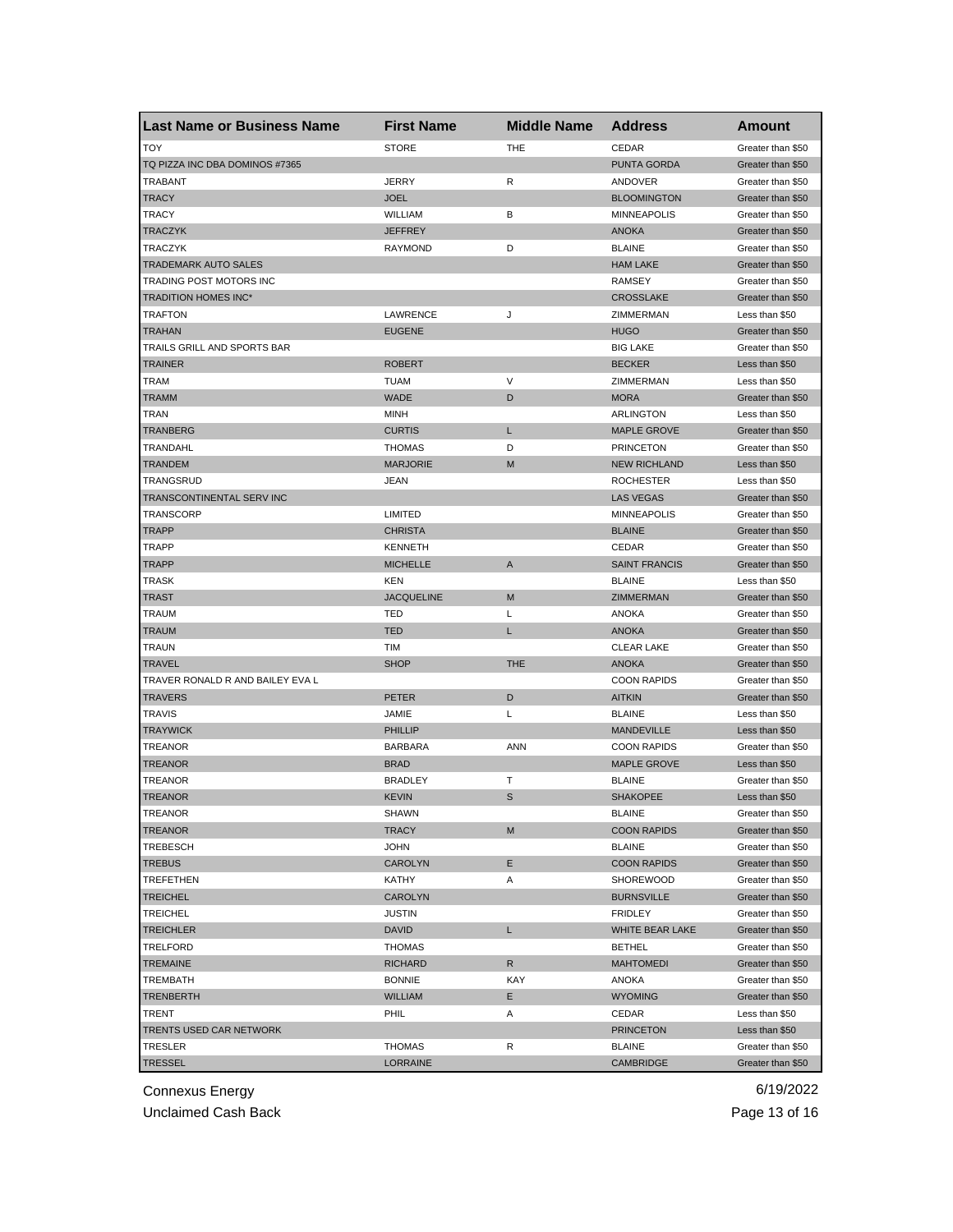| <b>Last Name or Business Name</b> | <b>First Name</b>  | <b>Middle Name</b> | <b>Address</b>                      | Amount                              |
|-----------------------------------|--------------------|--------------------|-------------------------------------|-------------------------------------|
| <b>TRESTER</b>                    | <b>SCOTT</b>       | н                  | <b>STURGEON LAKE</b>                | Less than \$50                      |
| <b>TRETHEWEY</b>                  | <b>DAVID</b>       |                    | <b>ZIMMERMAN</b>                    | Greater than \$50                   |
| TRETSVEN                          | <b>ROSS</b>        | Ε                  | <b>SHOREVIEW</b>                    | Greater than \$50                   |
| TRETSVEN                          | WESLEY             | B                  | <b>SHOREVIEW</b>                    | Less than \$50                      |
| TRETTEL                           | DANIEL             | D                  | <b>COON RAPIDS</b>                  | Greater than \$50                   |
| TRETTEL                           | <b>ERNEST</b>      | W                  | <b>HUGO</b>                         | Greater than \$50                   |
| TRETTER                           | <b>MELISSA</b>     | F                  | ANOKA                               | Greater than \$50                   |
| TRI-R'S                           |                    |                    | <b>BROOKLYN CENTER</b>              | Greater than \$50                   |
| <b>TRICREST</b>                   | CORP               |                    | <b>BLAINE</b>                       | Greater than \$50                   |
| <b>TRIEMERT</b>                   | <b>STEVEN</b>      |                    | <b>FIFTY LAKES</b>                  | Greater than \$50                   |
| TRIESCH                           | <b>DEBORAH</b>     | Α                  | <b>AURORA</b>                       | Greater than \$50                   |
| TRIGG                             | SHARON             |                    | <b>ARDEN HILLS</b>                  | Greater than \$50                   |
| TRIM TIME SALON                   |                    |                    | <b>HAM LAKE</b>                     | Greater than \$50                   |
| <b>TRIM TIME SALON</b>            |                    |                    | <b>LINDSTROM</b>                    | Greater than \$50                   |
| <b>TRIMBO</b>                     | <b>JOSEPH</b>      |                    | <b>MINNEAPOLIS</b>                  | Less than \$50                      |
| TRIPLE D WELDING                  |                    |                    | <b>ANOKA</b>                        | Greater than \$50                   |
| TRIPLE J INVESTMENT LLC           |                    |                    | <b>ELK RIVER</b>                    | Greater than \$50                   |
| TRIPLEX SYSTEMS INC               |                    |                    | <b>BLAINE</b>                       | Less than \$50                      |
| TRIPP                             | JANET              | L                  | <b>SAUK RAPIDS</b>                  | Greater than \$50                   |
| <b>TRIPP</b>                      | <b>MARK</b>        |                    | <b>HUGO</b>                         | Greater than \$50                   |
| <b>TRIPP</b>                      | <b>ROGER</b>       | Г                  | <b>COON RAPIDS</b>                  | Greater than \$50                   |
| TRIUMPHANT FAITH CHRISTIAN CENTER |                    |                    | <b>COON RAPIDS</b>                  | Greater than \$50                   |
| <b>TROMBLEY</b>                   | <b>JOHN</b>        | D                  | <b>BLAINE</b>                       | Greater than \$50                   |
| <b>TROMBLEY</b>                   | <b>ROBERT</b>      | M                  | <b>FOREST LAKE</b>                  | Greater than \$50                   |
| <b>TROMBLEY</b>                   | TERI               |                    | ANDOVER                             | Greater than \$50                   |
| <b>TROND</b>                      | <b>DAVID</b>       | S                  | <b>ANOKA</b>                        | Greater than \$50                   |
| TRONRUD                           | <b>JEFFREY</b>     | Α                  | <b>BLAINE</b>                       | Greater than \$50                   |
| <b>TROPITANA</b>                  | <b>TANNING</b>     | <b>SALON</b>       | <b>BLAINE</b>                       | Greater than \$50                   |
| TROSETH                           | LAURIE             |                    | ZIMMERMAN                           | Greater than \$50                   |
| TROST                             | <b>JARED</b>       |                    | <b>EAST BETHEL</b>                  | Less than \$50                      |
| <b>TROSTAD</b>                    | <b>MARK</b>        | W                  | <b>ROSEVILLE</b>                    | Greater than \$50                   |
| <b>TROSZAK</b>                    | <b>THOMAS</b>      | P                  | <b>SAINT LOUIS PARK</b>             | Greater than \$50                   |
| TROTT                             | <b>DAVID</b>       | R                  | <b>ANOKA</b>                        | Greater than \$50                   |
| <b>TROTTIER</b>                   | <b>JOHN</b>        | P                  | <b>BROOKLYN CENTER</b>              | Greater than \$50                   |
| TROUP                             | MERLE              |                    | <b>MINNEAPOLIS</b>                  | Greater than \$50                   |
| TROUP                             | <b>MILDRED</b>     | Α                  | <b>ANOKA</b>                        | Greater than \$50                   |
| TROUT                             | <b>STEVEN</b>      | Ε                  | <b>ANOKA</b>                        | Greater than \$50                   |
| <b>TROUTWINE</b>                  | <b>JOHN</b>        | D                  | <b>PITTSBURGH</b>                   | Greater than \$50                   |
| TROVALL                           | <b>DERON</b>       | L                  | <b>CLEARWATER</b>                   | Less than \$50                      |
| <b>TROVIK</b>                     | Е                  | <b>COLLEEN</b>     | <b>COON RAPIDS</b>                  | Less than \$50                      |
| <b>IROWBRIDGE</b>                 | BRIAN              |                    | <b>EAST BETHEL</b>                  | Greater than \$50                   |
| <b>TROWBRIDGE</b>                 | PAUL               | Ε                  | <b>BLAINE</b>                       | Greater than \$50                   |
| <b>TROWBRIDGE</b>                 | <b>TERESA</b>      | R                  | SPRING LAKE PARK                    | Less than \$50                      |
| <b>TROY</b>                       | GREG               |                    | <b>SAINT PAUL</b>                   | Greater than \$50                   |
| TROY                              | GREG               |                    | <b>SAINT PAUL</b>                   | Greater than \$50                   |
| TRU TECK AUTOMOTIVE               |                    |                    | <b>BROOKLYN PK</b>                  | Greater than \$50                   |
| TRUAX                             | <b>JONATHYN</b>    | V                  | <b>COLUMBUS</b>                     | Greater than \$50                   |
| <b>TRUAX</b>                      | <b>MICHAEL</b>     | D                  | <b>MONTROSE</b>                     | Less than \$50                      |
|                                   |                    | F                  |                                     |                                     |
| TRUDELL<br><b>TRUDELL</b>         | JAMES              |                    | ANDOVER                             | Greater than \$50<br>Less than \$50 |
|                                   | <b>JEFF</b>        | D                  | WHITE BEAR LAKE<br>NORTH FORT MYERS |                                     |
| TRUE                              | <b>CHRISTOPHER</b> | L                  |                                     | Greater than \$50                   |
| <b>TRUE</b>                       | <b>DONALD</b>      | D                  | ZIMMERMAN                           | Greater than \$50                   |
| TRUE                              | FRED               | J                  | CLOQUET                             | Greater than \$50                   |
| TRUE                              | <b>MATTHEW</b>     | A                  | <b>SAINT FRANCIS</b>                | Less than \$50                      |
| <b>TRUE</b>                       | <b>RICKY</b>       | O                  | <b>ISANTI</b>                       | Less than \$50                      |
| TRUE CRAFT HOMES LLC              |                    |                    | <b>MOUNDSVIEW</b>                   | Less than \$50                      |

Unclaimed Cash Back **Page 14 of 16**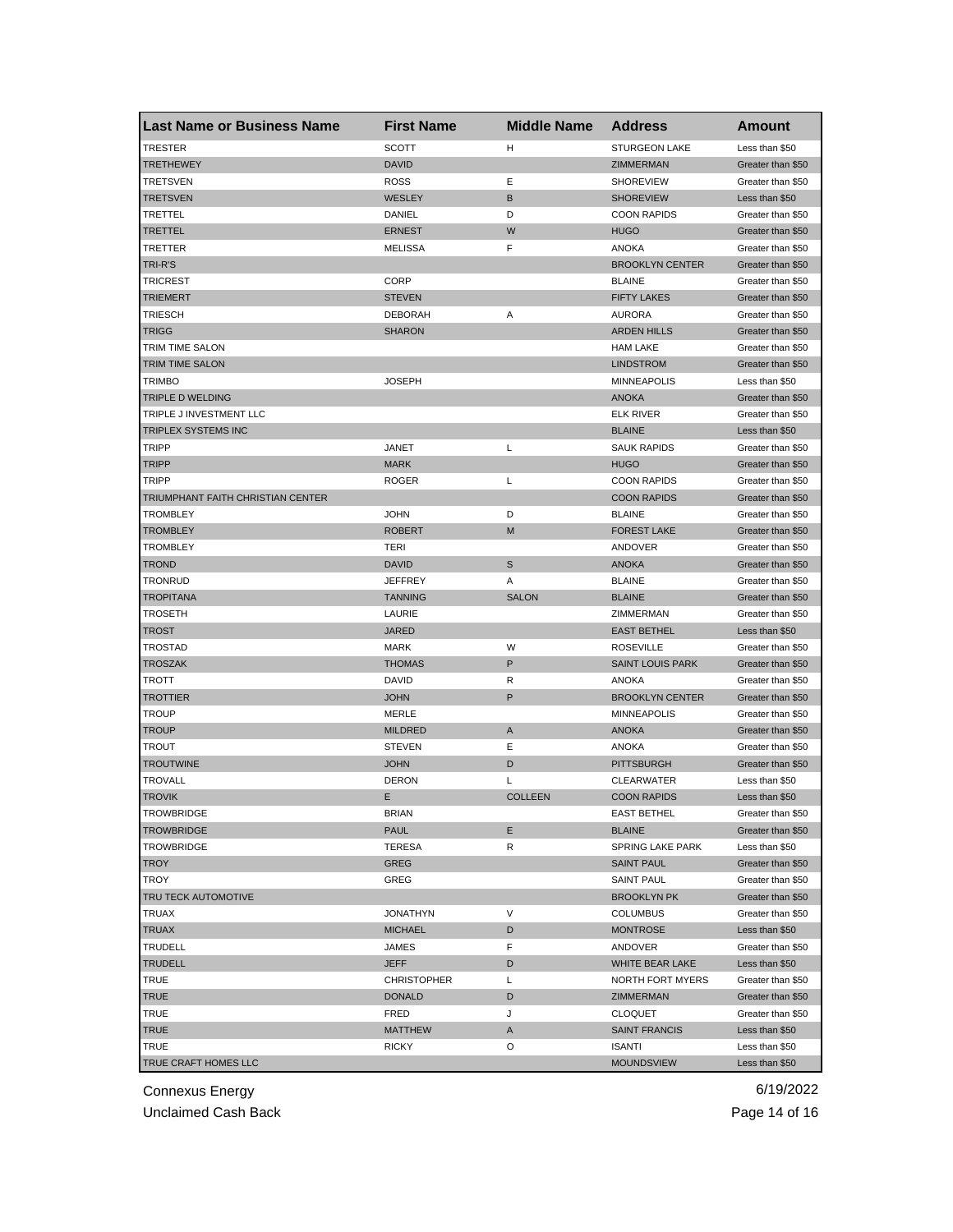| <b>TRUESDELL</b><br><b>DAVID</b><br>ZIMMERMAN<br>Greater than \$50<br><b>DEVEY</b><br>Г<br><b>TRUJILLO</b><br><b>BECKER</b><br>Greater than \$50<br>TRULL<br><b>TRACY</b><br>N<br><b>COON RAPIDS</b><br>Greater than \$50<br>P<br><b>TRUSKOWSKI</b><br><b>ERIC</b><br><b>FRIDLEY</b><br>Greater than \$50<br>TRUSSELL GEORGE O III<br><b>CIRCLE PINES</b><br>Greater than \$50<br><b>RANDALL</b><br>$\mathsf{R}$<br><b>TRYMAN</b><br><b>BLAINE</b><br>Greater than \$50<br><b>TRYON</b><br><b>DAVID</b><br><b>STACY</b><br>Greater than \$50<br><b>TSC BLAINE INC</b><br><b>ANOKA</b><br>Greater than \$50<br>TSCHAKERT<br><b>BILL</b><br>J<br>ZIMMERMAN<br>Greater than \$50<br><b>EUGENE</b><br>т<br><b>NORTH BRANCH</b><br>TSCHIDA<br>Greater than \$50<br><b>JONELLE</b><br>TSCHIDA<br><b>MONTICELLO</b><br>Less than \$50<br><b>TSCHIDA</b><br><b>ROBERT</b><br><b>CEDAR</b><br>Greater than \$50<br><b>TSCHIDA</b><br><b>ROXANNE</b><br>MAPLE GROVE<br>Greater than \$50<br><b>TSCHUMPERLIN</b><br>E<br><b>MOORESVILLE</b><br>KEITH<br>Less than \$50<br>TSM DEVELOPMENT INC*<br><b>COON RAPIDS</b><br>Less than \$50<br>TU BISHVAT REALTY LLC<br><b>MONTREAL</b><br>Greater than \$50<br>D<br><b>TUBBS</b><br><b>JERRY</b><br><b>COLUMBIA</b><br>Greater than \$50<br><b>TUBBS</b><br><b>PAUL</b><br><b>FOREST LAKE</b><br>Less than \$50<br>TUCKENHAGEN<br><b>TROY</b><br><b>OGILVIE</b><br>Greater than \$50<br>J<br><b>TUCKER</b><br><b>DEBRA</b><br><b>MCGREGOR</b><br>Greater than \$50<br><b>TUCKER</b><br><b>JEAN</b><br>Α<br>MAPLE GROVE<br>Greater than \$50<br><b>TUCKNER</b><br><b>RICHARD</b><br>G<br><b>SAINT PAUL</b><br>Greater than \$50<br>TUEL<br><b>ALYCE</b><br>Κ<br><b>COON RAPIDS</b><br>Greater than \$50<br>B<br><b>TUFVANDER</b><br><b>KIM</b><br><b>BETHEL</b><br>Greater than \$50<br><b>ALICE</b><br>TUGEON<br>SVEDJAN<br><b>HAM LAKE</b><br>Greater than \$50<br><b>TULIBASKI</b><br><b>BILL</b><br><b>BLAINE</b><br>J<br>Less than \$50<br>TULP<br><b>EDWARD</b><br>W<br><b>STACY</b><br>Greater than \$50<br>TULUK*<br><b>IBRAHIM</b><br><b>ARDEN HILLS</b><br>Less than \$50<br><b>TUMMEL</b><br><b>MELANIE</b><br>R<br><b>ANOKA</b><br>Less than \$50<br>J<br>TUNSKY<br><b>PATRICK</b><br><b>BLAINE</b><br>Greater than \$50<br><b>TUOHY</b><br><b>COLLEEN</b><br>J<br><b>RAMSEY</b><br>Greater than \$50<br>R<br>Κ<br><b>TUOMI</b><br><b>SAINT PAUL</b><br>Greater than \$50<br><b>TUOMINEN</b><br>JAY<br>MAPLE GROVE<br>Greater than \$50<br>M<br><b>TUQUILAR</b><br><b>CHRISSIE</b><br><b>BROOKLYN PARK</b><br>Less than \$50<br><b>TURBEVILLE</b><br><b>BRIAN</b><br><b>FOREST LAKE</b><br>Greater than \$50<br>J<br><b>TURBIN</b><br><b>ERIK</b><br><b>MINNEAPOLIS</b><br>Greater than \$50<br>TURCOTTE<br>DANIEL<br>L<br>NORTH SAINT PAUL<br>Greater than \$50<br>TURCOTTE<br>LAWRENCE<br>J<br><b>BLAINE</b><br>Greater than \$50<br>TURCOTTE<br>ZACH<br><b>BRAINERD</b><br>Less than \$50<br>TURK<br>JEFFREY<br><b>LEAWOOD</b><br>A<br>Less than \$50<br>TURK<br>SANDRA<br>L<br><b>COON RAPIDS</b><br>Greater than \$50<br><b>TURK</b><br>WILLIAM<br><b>COON RAPIDS</b><br>Greater than \$50 | <b>Last Name or Business Name</b> | <b>First Name</b> | <b>Middle Name</b> | <b>Address</b> | Amount |
|---------------------------------------------------------------------------------------------------------------------------------------------------------------------------------------------------------------------------------------------------------------------------------------------------------------------------------------------------------------------------------------------------------------------------------------------------------------------------------------------------------------------------------------------------------------------------------------------------------------------------------------------------------------------------------------------------------------------------------------------------------------------------------------------------------------------------------------------------------------------------------------------------------------------------------------------------------------------------------------------------------------------------------------------------------------------------------------------------------------------------------------------------------------------------------------------------------------------------------------------------------------------------------------------------------------------------------------------------------------------------------------------------------------------------------------------------------------------------------------------------------------------------------------------------------------------------------------------------------------------------------------------------------------------------------------------------------------------------------------------------------------------------------------------------------------------------------------------------------------------------------------------------------------------------------------------------------------------------------------------------------------------------------------------------------------------------------------------------------------------------------------------------------------------------------------------------------------------------------------------------------------------------------------------------------------------------------------------------------------------------------------------------------------------------------------------------------------------------------------------------------------------------------------------------------------------------------------------------------------------------------------------------------------------------------------------------------------------------------------------------------------------------------------------------------------------------------------------------------------------------------------------------------------------------------------------------------------------------------------------------------------------------------------------------------------------------------------------------------------------------------------------|-----------------------------------|-------------------|--------------------|----------------|--------|
|                                                                                                                                                                                                                                                                                                                                                                                                                                                                                                                                                                                                                                                                                                                                                                                                                                                                                                                                                                                                                                                                                                                                                                                                                                                                                                                                                                                                                                                                                                                                                                                                                                                                                                                                                                                                                                                                                                                                                                                                                                                                                                                                                                                                                                                                                                                                                                                                                                                                                                                                                                                                                                                                                                                                                                                                                                                                                                                                                                                                                                                                                                                                             |                                   |                   |                    |                |        |
|                                                                                                                                                                                                                                                                                                                                                                                                                                                                                                                                                                                                                                                                                                                                                                                                                                                                                                                                                                                                                                                                                                                                                                                                                                                                                                                                                                                                                                                                                                                                                                                                                                                                                                                                                                                                                                                                                                                                                                                                                                                                                                                                                                                                                                                                                                                                                                                                                                                                                                                                                                                                                                                                                                                                                                                                                                                                                                                                                                                                                                                                                                                                             |                                   |                   |                    |                |        |
|                                                                                                                                                                                                                                                                                                                                                                                                                                                                                                                                                                                                                                                                                                                                                                                                                                                                                                                                                                                                                                                                                                                                                                                                                                                                                                                                                                                                                                                                                                                                                                                                                                                                                                                                                                                                                                                                                                                                                                                                                                                                                                                                                                                                                                                                                                                                                                                                                                                                                                                                                                                                                                                                                                                                                                                                                                                                                                                                                                                                                                                                                                                                             |                                   |                   |                    |                |        |
|                                                                                                                                                                                                                                                                                                                                                                                                                                                                                                                                                                                                                                                                                                                                                                                                                                                                                                                                                                                                                                                                                                                                                                                                                                                                                                                                                                                                                                                                                                                                                                                                                                                                                                                                                                                                                                                                                                                                                                                                                                                                                                                                                                                                                                                                                                                                                                                                                                                                                                                                                                                                                                                                                                                                                                                                                                                                                                                                                                                                                                                                                                                                             |                                   |                   |                    |                |        |
|                                                                                                                                                                                                                                                                                                                                                                                                                                                                                                                                                                                                                                                                                                                                                                                                                                                                                                                                                                                                                                                                                                                                                                                                                                                                                                                                                                                                                                                                                                                                                                                                                                                                                                                                                                                                                                                                                                                                                                                                                                                                                                                                                                                                                                                                                                                                                                                                                                                                                                                                                                                                                                                                                                                                                                                                                                                                                                                                                                                                                                                                                                                                             |                                   |                   |                    |                |        |
|                                                                                                                                                                                                                                                                                                                                                                                                                                                                                                                                                                                                                                                                                                                                                                                                                                                                                                                                                                                                                                                                                                                                                                                                                                                                                                                                                                                                                                                                                                                                                                                                                                                                                                                                                                                                                                                                                                                                                                                                                                                                                                                                                                                                                                                                                                                                                                                                                                                                                                                                                                                                                                                                                                                                                                                                                                                                                                                                                                                                                                                                                                                                             |                                   |                   |                    |                |        |
|                                                                                                                                                                                                                                                                                                                                                                                                                                                                                                                                                                                                                                                                                                                                                                                                                                                                                                                                                                                                                                                                                                                                                                                                                                                                                                                                                                                                                                                                                                                                                                                                                                                                                                                                                                                                                                                                                                                                                                                                                                                                                                                                                                                                                                                                                                                                                                                                                                                                                                                                                                                                                                                                                                                                                                                                                                                                                                                                                                                                                                                                                                                                             |                                   |                   |                    |                |        |
|                                                                                                                                                                                                                                                                                                                                                                                                                                                                                                                                                                                                                                                                                                                                                                                                                                                                                                                                                                                                                                                                                                                                                                                                                                                                                                                                                                                                                                                                                                                                                                                                                                                                                                                                                                                                                                                                                                                                                                                                                                                                                                                                                                                                                                                                                                                                                                                                                                                                                                                                                                                                                                                                                                                                                                                                                                                                                                                                                                                                                                                                                                                                             |                                   |                   |                    |                |        |
|                                                                                                                                                                                                                                                                                                                                                                                                                                                                                                                                                                                                                                                                                                                                                                                                                                                                                                                                                                                                                                                                                                                                                                                                                                                                                                                                                                                                                                                                                                                                                                                                                                                                                                                                                                                                                                                                                                                                                                                                                                                                                                                                                                                                                                                                                                                                                                                                                                                                                                                                                                                                                                                                                                                                                                                                                                                                                                                                                                                                                                                                                                                                             |                                   |                   |                    |                |        |
|                                                                                                                                                                                                                                                                                                                                                                                                                                                                                                                                                                                                                                                                                                                                                                                                                                                                                                                                                                                                                                                                                                                                                                                                                                                                                                                                                                                                                                                                                                                                                                                                                                                                                                                                                                                                                                                                                                                                                                                                                                                                                                                                                                                                                                                                                                                                                                                                                                                                                                                                                                                                                                                                                                                                                                                                                                                                                                                                                                                                                                                                                                                                             |                                   |                   |                    |                |        |
|                                                                                                                                                                                                                                                                                                                                                                                                                                                                                                                                                                                                                                                                                                                                                                                                                                                                                                                                                                                                                                                                                                                                                                                                                                                                                                                                                                                                                                                                                                                                                                                                                                                                                                                                                                                                                                                                                                                                                                                                                                                                                                                                                                                                                                                                                                                                                                                                                                                                                                                                                                                                                                                                                                                                                                                                                                                                                                                                                                                                                                                                                                                                             |                                   |                   |                    |                |        |
|                                                                                                                                                                                                                                                                                                                                                                                                                                                                                                                                                                                                                                                                                                                                                                                                                                                                                                                                                                                                                                                                                                                                                                                                                                                                                                                                                                                                                                                                                                                                                                                                                                                                                                                                                                                                                                                                                                                                                                                                                                                                                                                                                                                                                                                                                                                                                                                                                                                                                                                                                                                                                                                                                                                                                                                                                                                                                                                                                                                                                                                                                                                                             |                                   |                   |                    |                |        |
|                                                                                                                                                                                                                                                                                                                                                                                                                                                                                                                                                                                                                                                                                                                                                                                                                                                                                                                                                                                                                                                                                                                                                                                                                                                                                                                                                                                                                                                                                                                                                                                                                                                                                                                                                                                                                                                                                                                                                                                                                                                                                                                                                                                                                                                                                                                                                                                                                                                                                                                                                                                                                                                                                                                                                                                                                                                                                                                                                                                                                                                                                                                                             |                                   |                   |                    |                |        |
|                                                                                                                                                                                                                                                                                                                                                                                                                                                                                                                                                                                                                                                                                                                                                                                                                                                                                                                                                                                                                                                                                                                                                                                                                                                                                                                                                                                                                                                                                                                                                                                                                                                                                                                                                                                                                                                                                                                                                                                                                                                                                                                                                                                                                                                                                                                                                                                                                                                                                                                                                                                                                                                                                                                                                                                                                                                                                                                                                                                                                                                                                                                                             |                                   |                   |                    |                |        |
|                                                                                                                                                                                                                                                                                                                                                                                                                                                                                                                                                                                                                                                                                                                                                                                                                                                                                                                                                                                                                                                                                                                                                                                                                                                                                                                                                                                                                                                                                                                                                                                                                                                                                                                                                                                                                                                                                                                                                                                                                                                                                                                                                                                                                                                                                                                                                                                                                                                                                                                                                                                                                                                                                                                                                                                                                                                                                                                                                                                                                                                                                                                                             |                                   |                   |                    |                |        |
|                                                                                                                                                                                                                                                                                                                                                                                                                                                                                                                                                                                                                                                                                                                                                                                                                                                                                                                                                                                                                                                                                                                                                                                                                                                                                                                                                                                                                                                                                                                                                                                                                                                                                                                                                                                                                                                                                                                                                                                                                                                                                                                                                                                                                                                                                                                                                                                                                                                                                                                                                                                                                                                                                                                                                                                                                                                                                                                                                                                                                                                                                                                                             |                                   |                   |                    |                |        |
|                                                                                                                                                                                                                                                                                                                                                                                                                                                                                                                                                                                                                                                                                                                                                                                                                                                                                                                                                                                                                                                                                                                                                                                                                                                                                                                                                                                                                                                                                                                                                                                                                                                                                                                                                                                                                                                                                                                                                                                                                                                                                                                                                                                                                                                                                                                                                                                                                                                                                                                                                                                                                                                                                                                                                                                                                                                                                                                                                                                                                                                                                                                                             |                                   |                   |                    |                |        |
|                                                                                                                                                                                                                                                                                                                                                                                                                                                                                                                                                                                                                                                                                                                                                                                                                                                                                                                                                                                                                                                                                                                                                                                                                                                                                                                                                                                                                                                                                                                                                                                                                                                                                                                                                                                                                                                                                                                                                                                                                                                                                                                                                                                                                                                                                                                                                                                                                                                                                                                                                                                                                                                                                                                                                                                                                                                                                                                                                                                                                                                                                                                                             |                                   |                   |                    |                |        |
|                                                                                                                                                                                                                                                                                                                                                                                                                                                                                                                                                                                                                                                                                                                                                                                                                                                                                                                                                                                                                                                                                                                                                                                                                                                                                                                                                                                                                                                                                                                                                                                                                                                                                                                                                                                                                                                                                                                                                                                                                                                                                                                                                                                                                                                                                                                                                                                                                                                                                                                                                                                                                                                                                                                                                                                                                                                                                                                                                                                                                                                                                                                                             |                                   |                   |                    |                |        |
|                                                                                                                                                                                                                                                                                                                                                                                                                                                                                                                                                                                                                                                                                                                                                                                                                                                                                                                                                                                                                                                                                                                                                                                                                                                                                                                                                                                                                                                                                                                                                                                                                                                                                                                                                                                                                                                                                                                                                                                                                                                                                                                                                                                                                                                                                                                                                                                                                                                                                                                                                                                                                                                                                                                                                                                                                                                                                                                                                                                                                                                                                                                                             |                                   |                   |                    |                |        |
|                                                                                                                                                                                                                                                                                                                                                                                                                                                                                                                                                                                                                                                                                                                                                                                                                                                                                                                                                                                                                                                                                                                                                                                                                                                                                                                                                                                                                                                                                                                                                                                                                                                                                                                                                                                                                                                                                                                                                                                                                                                                                                                                                                                                                                                                                                                                                                                                                                                                                                                                                                                                                                                                                                                                                                                                                                                                                                                                                                                                                                                                                                                                             |                                   |                   |                    |                |        |
|                                                                                                                                                                                                                                                                                                                                                                                                                                                                                                                                                                                                                                                                                                                                                                                                                                                                                                                                                                                                                                                                                                                                                                                                                                                                                                                                                                                                                                                                                                                                                                                                                                                                                                                                                                                                                                                                                                                                                                                                                                                                                                                                                                                                                                                                                                                                                                                                                                                                                                                                                                                                                                                                                                                                                                                                                                                                                                                                                                                                                                                                                                                                             |                                   |                   |                    |                |        |
|                                                                                                                                                                                                                                                                                                                                                                                                                                                                                                                                                                                                                                                                                                                                                                                                                                                                                                                                                                                                                                                                                                                                                                                                                                                                                                                                                                                                                                                                                                                                                                                                                                                                                                                                                                                                                                                                                                                                                                                                                                                                                                                                                                                                                                                                                                                                                                                                                                                                                                                                                                                                                                                                                                                                                                                                                                                                                                                                                                                                                                                                                                                                             |                                   |                   |                    |                |        |
|                                                                                                                                                                                                                                                                                                                                                                                                                                                                                                                                                                                                                                                                                                                                                                                                                                                                                                                                                                                                                                                                                                                                                                                                                                                                                                                                                                                                                                                                                                                                                                                                                                                                                                                                                                                                                                                                                                                                                                                                                                                                                                                                                                                                                                                                                                                                                                                                                                                                                                                                                                                                                                                                                                                                                                                                                                                                                                                                                                                                                                                                                                                                             |                                   |                   |                    |                |        |
|                                                                                                                                                                                                                                                                                                                                                                                                                                                                                                                                                                                                                                                                                                                                                                                                                                                                                                                                                                                                                                                                                                                                                                                                                                                                                                                                                                                                                                                                                                                                                                                                                                                                                                                                                                                                                                                                                                                                                                                                                                                                                                                                                                                                                                                                                                                                                                                                                                                                                                                                                                                                                                                                                                                                                                                                                                                                                                                                                                                                                                                                                                                                             |                                   |                   |                    |                |        |
|                                                                                                                                                                                                                                                                                                                                                                                                                                                                                                                                                                                                                                                                                                                                                                                                                                                                                                                                                                                                                                                                                                                                                                                                                                                                                                                                                                                                                                                                                                                                                                                                                                                                                                                                                                                                                                                                                                                                                                                                                                                                                                                                                                                                                                                                                                                                                                                                                                                                                                                                                                                                                                                                                                                                                                                                                                                                                                                                                                                                                                                                                                                                             |                                   |                   |                    |                |        |
|                                                                                                                                                                                                                                                                                                                                                                                                                                                                                                                                                                                                                                                                                                                                                                                                                                                                                                                                                                                                                                                                                                                                                                                                                                                                                                                                                                                                                                                                                                                                                                                                                                                                                                                                                                                                                                                                                                                                                                                                                                                                                                                                                                                                                                                                                                                                                                                                                                                                                                                                                                                                                                                                                                                                                                                                                                                                                                                                                                                                                                                                                                                                             |                                   |                   |                    |                |        |
|                                                                                                                                                                                                                                                                                                                                                                                                                                                                                                                                                                                                                                                                                                                                                                                                                                                                                                                                                                                                                                                                                                                                                                                                                                                                                                                                                                                                                                                                                                                                                                                                                                                                                                                                                                                                                                                                                                                                                                                                                                                                                                                                                                                                                                                                                                                                                                                                                                                                                                                                                                                                                                                                                                                                                                                                                                                                                                                                                                                                                                                                                                                                             |                                   |                   |                    |                |        |
|                                                                                                                                                                                                                                                                                                                                                                                                                                                                                                                                                                                                                                                                                                                                                                                                                                                                                                                                                                                                                                                                                                                                                                                                                                                                                                                                                                                                                                                                                                                                                                                                                                                                                                                                                                                                                                                                                                                                                                                                                                                                                                                                                                                                                                                                                                                                                                                                                                                                                                                                                                                                                                                                                                                                                                                                                                                                                                                                                                                                                                                                                                                                             |                                   |                   |                    |                |        |
|                                                                                                                                                                                                                                                                                                                                                                                                                                                                                                                                                                                                                                                                                                                                                                                                                                                                                                                                                                                                                                                                                                                                                                                                                                                                                                                                                                                                                                                                                                                                                                                                                                                                                                                                                                                                                                                                                                                                                                                                                                                                                                                                                                                                                                                                                                                                                                                                                                                                                                                                                                                                                                                                                                                                                                                                                                                                                                                                                                                                                                                                                                                                             |                                   |                   |                    |                |        |
|                                                                                                                                                                                                                                                                                                                                                                                                                                                                                                                                                                                                                                                                                                                                                                                                                                                                                                                                                                                                                                                                                                                                                                                                                                                                                                                                                                                                                                                                                                                                                                                                                                                                                                                                                                                                                                                                                                                                                                                                                                                                                                                                                                                                                                                                                                                                                                                                                                                                                                                                                                                                                                                                                                                                                                                                                                                                                                                                                                                                                                                                                                                                             |                                   |                   |                    |                |        |
|                                                                                                                                                                                                                                                                                                                                                                                                                                                                                                                                                                                                                                                                                                                                                                                                                                                                                                                                                                                                                                                                                                                                                                                                                                                                                                                                                                                                                                                                                                                                                                                                                                                                                                                                                                                                                                                                                                                                                                                                                                                                                                                                                                                                                                                                                                                                                                                                                                                                                                                                                                                                                                                                                                                                                                                                                                                                                                                                                                                                                                                                                                                                             |                                   |                   |                    |                |        |
|                                                                                                                                                                                                                                                                                                                                                                                                                                                                                                                                                                                                                                                                                                                                                                                                                                                                                                                                                                                                                                                                                                                                                                                                                                                                                                                                                                                                                                                                                                                                                                                                                                                                                                                                                                                                                                                                                                                                                                                                                                                                                                                                                                                                                                                                                                                                                                                                                                                                                                                                                                                                                                                                                                                                                                                                                                                                                                                                                                                                                                                                                                                                             |                                   |                   |                    |                |        |
|                                                                                                                                                                                                                                                                                                                                                                                                                                                                                                                                                                                                                                                                                                                                                                                                                                                                                                                                                                                                                                                                                                                                                                                                                                                                                                                                                                                                                                                                                                                                                                                                                                                                                                                                                                                                                                                                                                                                                                                                                                                                                                                                                                                                                                                                                                                                                                                                                                                                                                                                                                                                                                                                                                                                                                                                                                                                                                                                                                                                                                                                                                                                             |                                   |                   |                    |                |        |
|                                                                                                                                                                                                                                                                                                                                                                                                                                                                                                                                                                                                                                                                                                                                                                                                                                                                                                                                                                                                                                                                                                                                                                                                                                                                                                                                                                                                                                                                                                                                                                                                                                                                                                                                                                                                                                                                                                                                                                                                                                                                                                                                                                                                                                                                                                                                                                                                                                                                                                                                                                                                                                                                                                                                                                                                                                                                                                                                                                                                                                                                                                                                             |                                   |                   |                    |                |        |
|                                                                                                                                                                                                                                                                                                                                                                                                                                                                                                                                                                                                                                                                                                                                                                                                                                                                                                                                                                                                                                                                                                                                                                                                                                                                                                                                                                                                                                                                                                                                                                                                                                                                                                                                                                                                                                                                                                                                                                                                                                                                                                                                                                                                                                                                                                                                                                                                                                                                                                                                                                                                                                                                                                                                                                                                                                                                                                                                                                                                                                                                                                                                             |                                   |                   |                    |                |        |
|                                                                                                                                                                                                                                                                                                                                                                                                                                                                                                                                                                                                                                                                                                                                                                                                                                                                                                                                                                                                                                                                                                                                                                                                                                                                                                                                                                                                                                                                                                                                                                                                                                                                                                                                                                                                                                                                                                                                                                                                                                                                                                                                                                                                                                                                                                                                                                                                                                                                                                                                                                                                                                                                                                                                                                                                                                                                                                                                                                                                                                                                                                                                             |                                   |                   |                    |                |        |
|                                                                                                                                                                                                                                                                                                                                                                                                                                                                                                                                                                                                                                                                                                                                                                                                                                                                                                                                                                                                                                                                                                                                                                                                                                                                                                                                                                                                                                                                                                                                                                                                                                                                                                                                                                                                                                                                                                                                                                                                                                                                                                                                                                                                                                                                                                                                                                                                                                                                                                                                                                                                                                                                                                                                                                                                                                                                                                                                                                                                                                                                                                                                             |                                   |                   |                    |                |        |
|                                                                                                                                                                                                                                                                                                                                                                                                                                                                                                                                                                                                                                                                                                                                                                                                                                                                                                                                                                                                                                                                                                                                                                                                                                                                                                                                                                                                                                                                                                                                                                                                                                                                                                                                                                                                                                                                                                                                                                                                                                                                                                                                                                                                                                                                                                                                                                                                                                                                                                                                                                                                                                                                                                                                                                                                                                                                                                                                                                                                                                                                                                                                             |                                   |                   |                    |                |        |
|                                                                                                                                                                                                                                                                                                                                                                                                                                                                                                                                                                                                                                                                                                                                                                                                                                                                                                                                                                                                                                                                                                                                                                                                                                                                                                                                                                                                                                                                                                                                                                                                                                                                                                                                                                                                                                                                                                                                                                                                                                                                                                                                                                                                                                                                                                                                                                                                                                                                                                                                                                                                                                                                                                                                                                                                                                                                                                                                                                                                                                                                                                                                             |                                   |                   |                    |                |        |
|                                                                                                                                                                                                                                                                                                                                                                                                                                                                                                                                                                                                                                                                                                                                                                                                                                                                                                                                                                                                                                                                                                                                                                                                                                                                                                                                                                                                                                                                                                                                                                                                                                                                                                                                                                                                                                                                                                                                                                                                                                                                                                                                                                                                                                                                                                                                                                                                                                                                                                                                                                                                                                                                                                                                                                                                                                                                                                                                                                                                                                                                                                                                             |                                   |                   |                    |                |        |
|                                                                                                                                                                                                                                                                                                                                                                                                                                                                                                                                                                                                                                                                                                                                                                                                                                                                                                                                                                                                                                                                                                                                                                                                                                                                                                                                                                                                                                                                                                                                                                                                                                                                                                                                                                                                                                                                                                                                                                                                                                                                                                                                                                                                                                                                                                                                                                                                                                                                                                                                                                                                                                                                                                                                                                                                                                                                                                                                                                                                                                                                                                                                             |                                   |                   |                    |                |        |
| <b>TURKOWSKI</b><br><b>RAYMOND</b><br><b>ANOKA</b><br>Less than \$50                                                                                                                                                                                                                                                                                                                                                                                                                                                                                                                                                                                                                                                                                                                                                                                                                                                                                                                                                                                                                                                                                                                                                                                                                                                                                                                                                                                                                                                                                                                                                                                                                                                                                                                                                                                                                                                                                                                                                                                                                                                                                                                                                                                                                                                                                                                                                                                                                                                                                                                                                                                                                                                                                                                                                                                                                                                                                                                                                                                                                                                                        |                                   |                   |                    |                |        |
| <b>TURNACLIFF</b><br>DAN<br>J<br><b>ELK RIVER</b><br>Less than \$50                                                                                                                                                                                                                                                                                                                                                                                                                                                                                                                                                                                                                                                                                                                                                                                                                                                                                                                                                                                                                                                                                                                                                                                                                                                                                                                                                                                                                                                                                                                                                                                                                                                                                                                                                                                                                                                                                                                                                                                                                                                                                                                                                                                                                                                                                                                                                                                                                                                                                                                                                                                                                                                                                                                                                                                                                                                                                                                                                                                                                                                                         |                                   |                   |                    |                |        |
| <b>TURNACLIFF</b><br><b>RIKA</b><br><b>PLYMOUTH</b><br>Less than \$50                                                                                                                                                                                                                                                                                                                                                                                                                                                                                                                                                                                                                                                                                                                                                                                                                                                                                                                                                                                                                                                                                                                                                                                                                                                                                                                                                                                                                                                                                                                                                                                                                                                                                                                                                                                                                                                                                                                                                                                                                                                                                                                                                                                                                                                                                                                                                                                                                                                                                                                                                                                                                                                                                                                                                                                                                                                                                                                                                                                                                                                                       |                                   |                   |                    |                |        |
| <b>TURNBULL</b><br><b>KENNETH</b><br>WHITE BEAR LAKE<br>Greater than \$50                                                                                                                                                                                                                                                                                                                                                                                                                                                                                                                                                                                                                                                                                                                                                                                                                                                                                                                                                                                                                                                                                                                                                                                                                                                                                                                                                                                                                                                                                                                                                                                                                                                                                                                                                                                                                                                                                                                                                                                                                                                                                                                                                                                                                                                                                                                                                                                                                                                                                                                                                                                                                                                                                                                                                                                                                                                                                                                                                                                                                                                                   |                                   |                   |                    |                |        |
| TURNER<br>ASHLEY<br>RAMSEY<br>Less than \$50                                                                                                                                                                                                                                                                                                                                                                                                                                                                                                                                                                                                                                                                                                                                                                                                                                                                                                                                                                                                                                                                                                                                                                                                                                                                                                                                                                                                                                                                                                                                                                                                                                                                                                                                                                                                                                                                                                                                                                                                                                                                                                                                                                                                                                                                                                                                                                                                                                                                                                                                                                                                                                                                                                                                                                                                                                                                                                                                                                                                                                                                                                |                                   |                   |                    |                |        |
| <b>TURNER</b><br>CAROL<br><b>CRYSTAL</b><br>J<br>Greater than \$50                                                                                                                                                                                                                                                                                                                                                                                                                                                                                                                                                                                                                                                                                                                                                                                                                                                                                                                                                                                                                                                                                                                                                                                                                                                                                                                                                                                                                                                                                                                                                                                                                                                                                                                                                                                                                                                                                                                                                                                                                                                                                                                                                                                                                                                                                                                                                                                                                                                                                                                                                                                                                                                                                                                                                                                                                                                                                                                                                                                                                                                                          |                                   |                   |                    |                |        |
| <b>TURNER</b><br>CRAIG<br><b>ISANTI</b><br>Greater than \$50                                                                                                                                                                                                                                                                                                                                                                                                                                                                                                                                                                                                                                                                                                                                                                                                                                                                                                                                                                                                                                                                                                                                                                                                                                                                                                                                                                                                                                                                                                                                                                                                                                                                                                                                                                                                                                                                                                                                                                                                                                                                                                                                                                                                                                                                                                                                                                                                                                                                                                                                                                                                                                                                                                                                                                                                                                                                                                                                                                                                                                                                                |                                   |                   |                    |                |        |
| <b>TURNER</b><br><b>DEBORAH</b><br>S<br><b>OGDEN</b><br>Greater than \$50                                                                                                                                                                                                                                                                                                                                                                                                                                                                                                                                                                                                                                                                                                                                                                                                                                                                                                                                                                                                                                                                                                                                                                                                                                                                                                                                                                                                                                                                                                                                                                                                                                                                                                                                                                                                                                                                                                                                                                                                                                                                                                                                                                                                                                                                                                                                                                                                                                                                                                                                                                                                                                                                                                                                                                                                                                                                                                                                                                                                                                                                   |                                   |                   |                    |                |        |
| TURNER<br><b>DENNIS</b><br>Α<br><b>NEWPORT</b><br>Greater than \$50                                                                                                                                                                                                                                                                                                                                                                                                                                                                                                                                                                                                                                                                                                                                                                                                                                                                                                                                                                                                                                                                                                                                                                                                                                                                                                                                                                                                                                                                                                                                                                                                                                                                                                                                                                                                                                                                                                                                                                                                                                                                                                                                                                                                                                                                                                                                                                                                                                                                                                                                                                                                                                                                                                                                                                                                                                                                                                                                                                                                                                                                         |                                   |                   |                    |                |        |
| <b>TURNER</b><br><b>HARLEY</b><br><b>CIRCLE PINES</b><br>Greater than \$50                                                                                                                                                                                                                                                                                                                                                                                                                                                                                                                                                                                                                                                                                                                                                                                                                                                                                                                                                                                                                                                                                                                                                                                                                                                                                                                                                                                                                                                                                                                                                                                                                                                                                                                                                                                                                                                                                                                                                                                                                                                                                                                                                                                                                                                                                                                                                                                                                                                                                                                                                                                                                                                                                                                                                                                                                                                                                                                                                                                                                                                                  |                                   |                   |                    |                |        |
| TURNER<br>JAMES<br>В<br><b>BROOKLYN PARK</b><br>Greater than \$50                                                                                                                                                                                                                                                                                                                                                                                                                                                                                                                                                                                                                                                                                                                                                                                                                                                                                                                                                                                                                                                                                                                                                                                                                                                                                                                                                                                                                                                                                                                                                                                                                                                                                                                                                                                                                                                                                                                                                                                                                                                                                                                                                                                                                                                                                                                                                                                                                                                                                                                                                                                                                                                                                                                                                                                                                                                                                                                                                                                                                                                                           |                                   |                   |                    |                |        |
| TURNER<br><b>JIMMY</b><br>Κ<br><b>MINNETONKA</b><br>Greater than \$50                                                                                                                                                                                                                                                                                                                                                                                                                                                                                                                                                                                                                                                                                                                                                                                                                                                                                                                                                                                                                                                                                                                                                                                                                                                                                                                                                                                                                                                                                                                                                                                                                                                                                                                                                                                                                                                                                                                                                                                                                                                                                                                                                                                                                                                                                                                                                                                                                                                                                                                                                                                                                                                                                                                                                                                                                                                                                                                                                                                                                                                                       |                                   |                   |                    |                |        |
| J<br>TURNER<br>LORI<br><b>COON RAPIDS</b><br>Greater than \$50                                                                                                                                                                                                                                                                                                                                                                                                                                                                                                                                                                                                                                                                                                                                                                                                                                                                                                                                                                                                                                                                                                                                                                                                                                                                                                                                                                                                                                                                                                                                                                                                                                                                                                                                                                                                                                                                                                                                                                                                                                                                                                                                                                                                                                                                                                                                                                                                                                                                                                                                                                                                                                                                                                                                                                                                                                                                                                                                                                                                                                                                              |                                   |                   |                    |                |        |
| <b>TURNER</b><br><b>MICHAEL</b><br>R<br><b>COLUMBIA HEIGHTS</b><br>Greater than \$50                                                                                                                                                                                                                                                                                                                                                                                                                                                                                                                                                                                                                                                                                                                                                                                                                                                                                                                                                                                                                                                                                                                                                                                                                                                                                                                                                                                                                                                                                                                                                                                                                                                                                                                                                                                                                                                                                                                                                                                                                                                                                                                                                                                                                                                                                                                                                                                                                                                                                                                                                                                                                                                                                                                                                                                                                                                                                                                                                                                                                                                        |                                   |                   |                    |                |        |

Unclaimed Cash Back **Page 15 of 16**